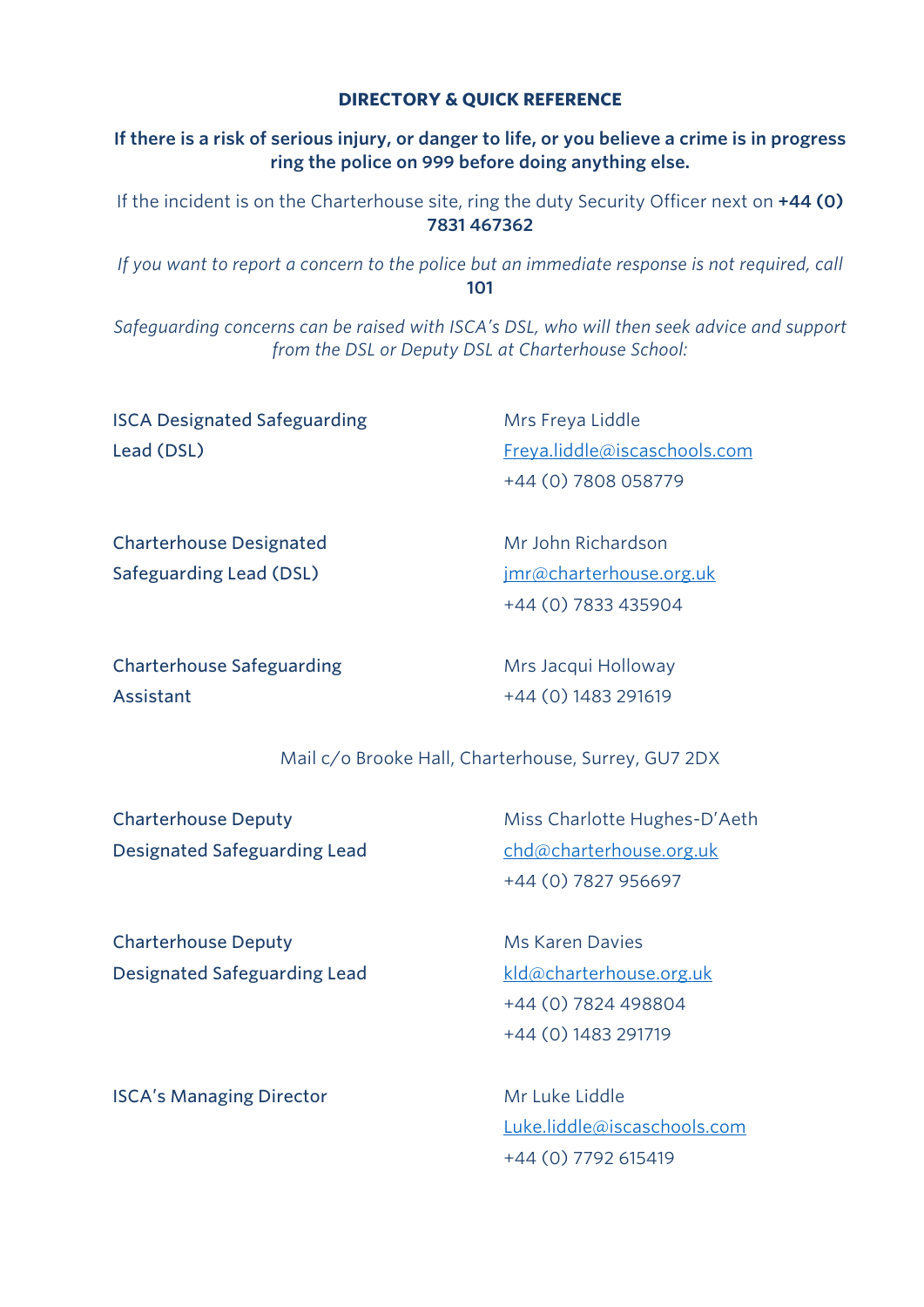Richard.woods@iscaschools.com +44 (0) 7831 293293

*Anyone with a concern about a child can get advice from, or make a referral to, the local authority:*

| <b>Surrey County Council Children's Services</b> | +44 (0) 300 470 9100           |
|--------------------------------------------------|--------------------------------|
|                                                  | (Mon to Fri, 9am to 5pm)       |
| <b>Multi-Agency Partnership</b>                  | +44 (0) 1483 517898            |
|                                                  | (emergency team, out of hours) |
| Single Point of Access (C_SPA)                   | cspa@surreycc.gov.uk           |

*Anyone with a concern about the conduct of a member of staff should read Part Five (p.22)* Local Authority Designated Officer for Surrey  $+44$  (0) 300 123 1650 (option 3) LADO@surreycc.gov.uk

*You can also seek advice at any time from the NSPCC helpline:* National Society for the Prevention of  $+44 (0) 808 800 5000$ Cruelty to Children help@nspcc.org.uk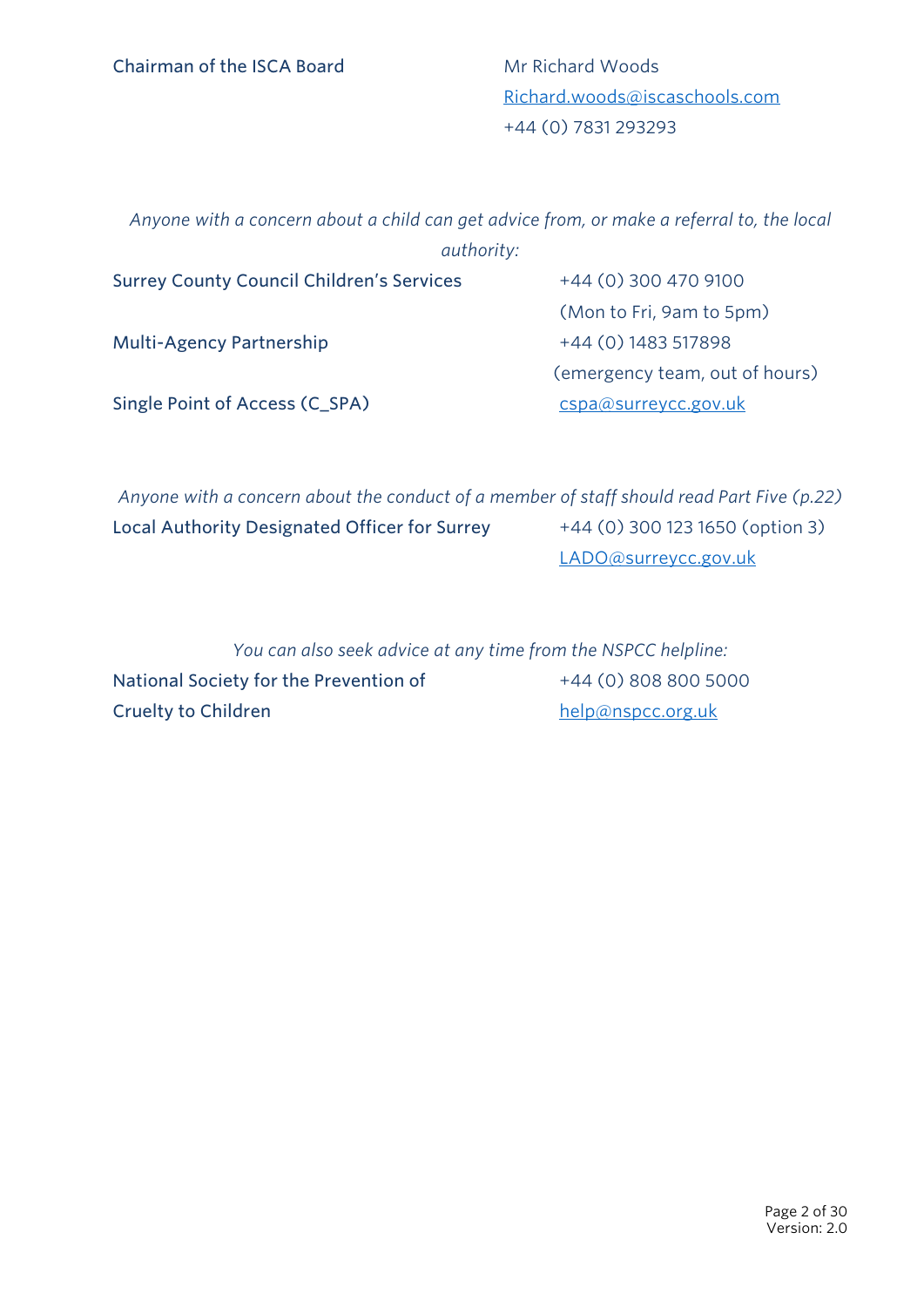# **ISCA Safeguarding and Child Protection Policy**

# **July 2022**

#### *Guidance for adults working with children during ISCA*

| <b>Introduction</b> |                                                                                | 4  |
|---------------------|--------------------------------------------------------------------------------|----|
|                     | <b>Part One: Our Commitment to Safeguarding</b>                                | 4  |
|                     | <b>Part Two: ISCA's Safeguarding Policy</b>                                    | 5  |
|                     | Statutory and Regulatory Framework                                             |    |
|                     | Prevention                                                                     |    |
|                     | Protection                                                                     |    |
| ۰                   | Support                                                                        |    |
| н.                  | Safeguarding ISCA Staff                                                        |    |
| н.                  | <b>Safeguarding Training</b>                                                   |    |
|                     | <b>Part Three: Types of Child Abuse</b>                                        | 9  |
|                     | Physical Injury                                                                |    |
| ۰                   | Neglect                                                                        |    |
|                     | <b>Emotional Abuse</b>                                                         |    |
|                     | Sexual Abuse                                                                   |    |
| ۰                   | Child Sexual Exploitation                                                      |    |
| ٠                   | How to report concerns about abuse and neglect                                 |    |
|                     | Acute mental and physical health problems                                      |    |
|                     | Peer-on-Peer Abuse                                                             |    |
|                     | Sexual violence and sexual harassment<br>$\circ$                               |    |
|                     | Consensual and non-consensual sharing of nudes and semi-nude images<br>$\circ$ |    |
|                     | and/or videos                                                                  |    |
|                     | o Violence and physical abuse                                                  |    |
|                     | Prejudice-based and discriminatory bullying<br>$\circ$                         |    |
|                     | Part Four: Safeguarding information for all ISCA Staff                         | 18 |
|                     | Safeguarding procedures at ISCA                                                |    |
| ۳                   | Reporting Procedures for ISCA Staff                                            |    |
| ۰                   | Confidentiality                                                                |    |
|                     | Conduct of ISCA Staff                                                          |    |
|                     | Physical Contact and Restraint                                                 |    |
| ÷                   | <b>Site Security</b>                                                           |    |
|                     | Part Five: Concerns about, and allegations against, members of staff           | 22 |
|                     | Part Six: The Management of Safeguarding and Child Protection                  | 27 |
|                     | <b>Part Seven: International Chaperones</b>                                    | 30 |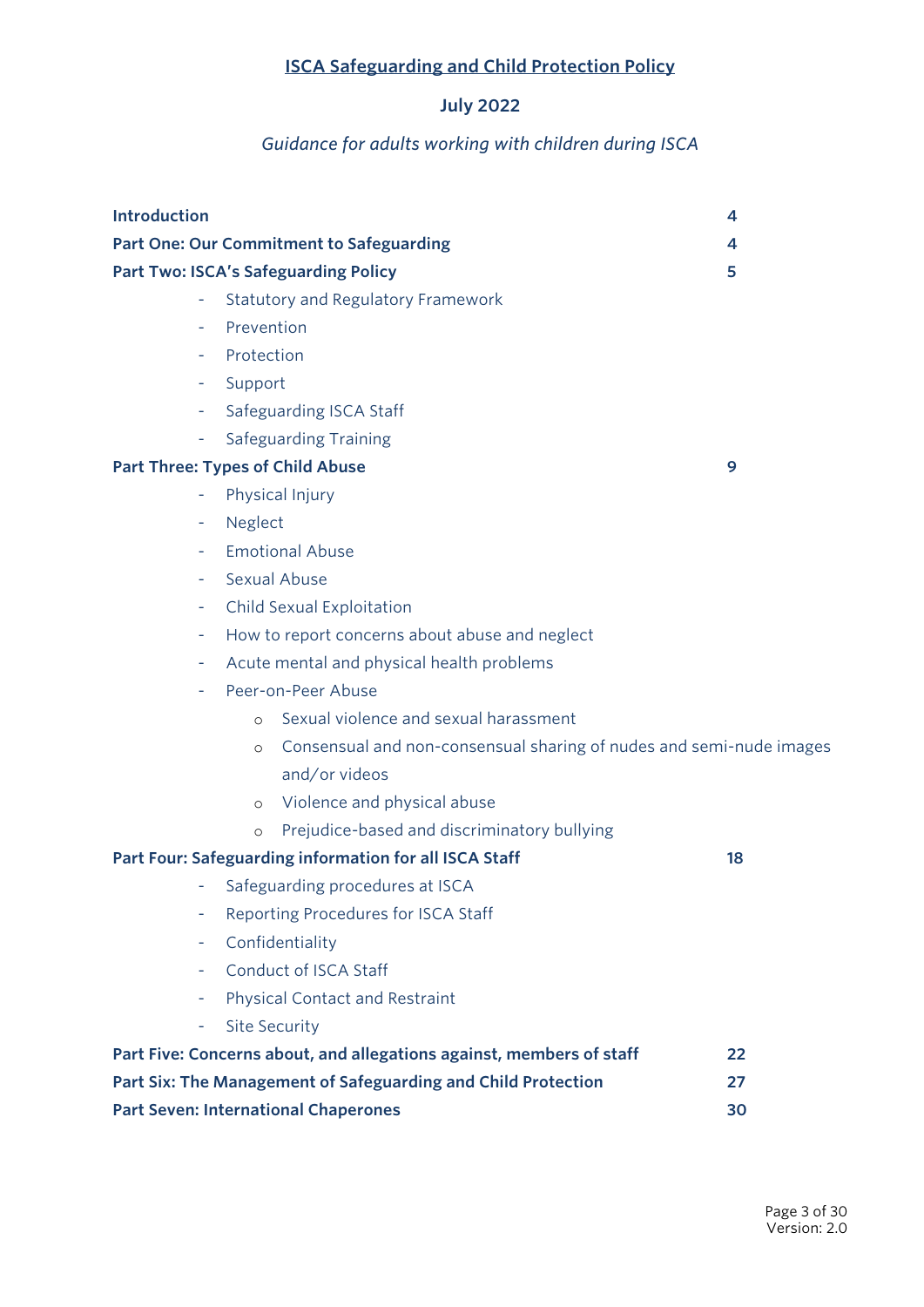## **Introduction**

The purpose of this policy is to provide ISCA staff with a framework they need to keep students safe during the ISCA programme. The policy is openly available to anyone. ISCA staff are obliged to read it, and the Directors of ISCA must ensure it is followed by all staff. The policy also offers information to students, parents and others about how safeguarding and child protection works.

#### **Part One: Our Commitment to Safeguarding**

Every student should feel safe and protected from any form of abuse. The staff at ISCA are committed to safeguarding and promoting the welfare of young people and expects all staff to share this commitment.

As is stated in *Keeping Children Safe in Education (2021): "Safeguarding and promoting the welfare of children is everyone's responsibility. Everyone who comes into contact with children and their families has a role to play. In order to fulfil this responsibility effectively, all practitioners should make sure their approach is child-centred. This means that they should consider, at all times, what is in the best interests of the child".*

The aim of this policy is to safeguard and promote the welfare, safety, health and guidance of our students and adults by fostering an honest, open, caring and supportive climate. The welfare of our students and adults is of paramount importance.

ISCA fully recognises the contribution it must make to protect and support students during the programme. ISCA follows all the procedures and policies detailed on the *Surrey Safeguarding Children Partnership* website:

https://surreyscb.procedures.org.uk/page/contents

ISCA recognises that, due to the day-to-day contact with students throughout the programme, ISCA staff are well placed to observe the outward signs of abuse. This policy applies to all staff working on the programme.

ISCA fully recognises the contribution it can make to protect and support students during the programme.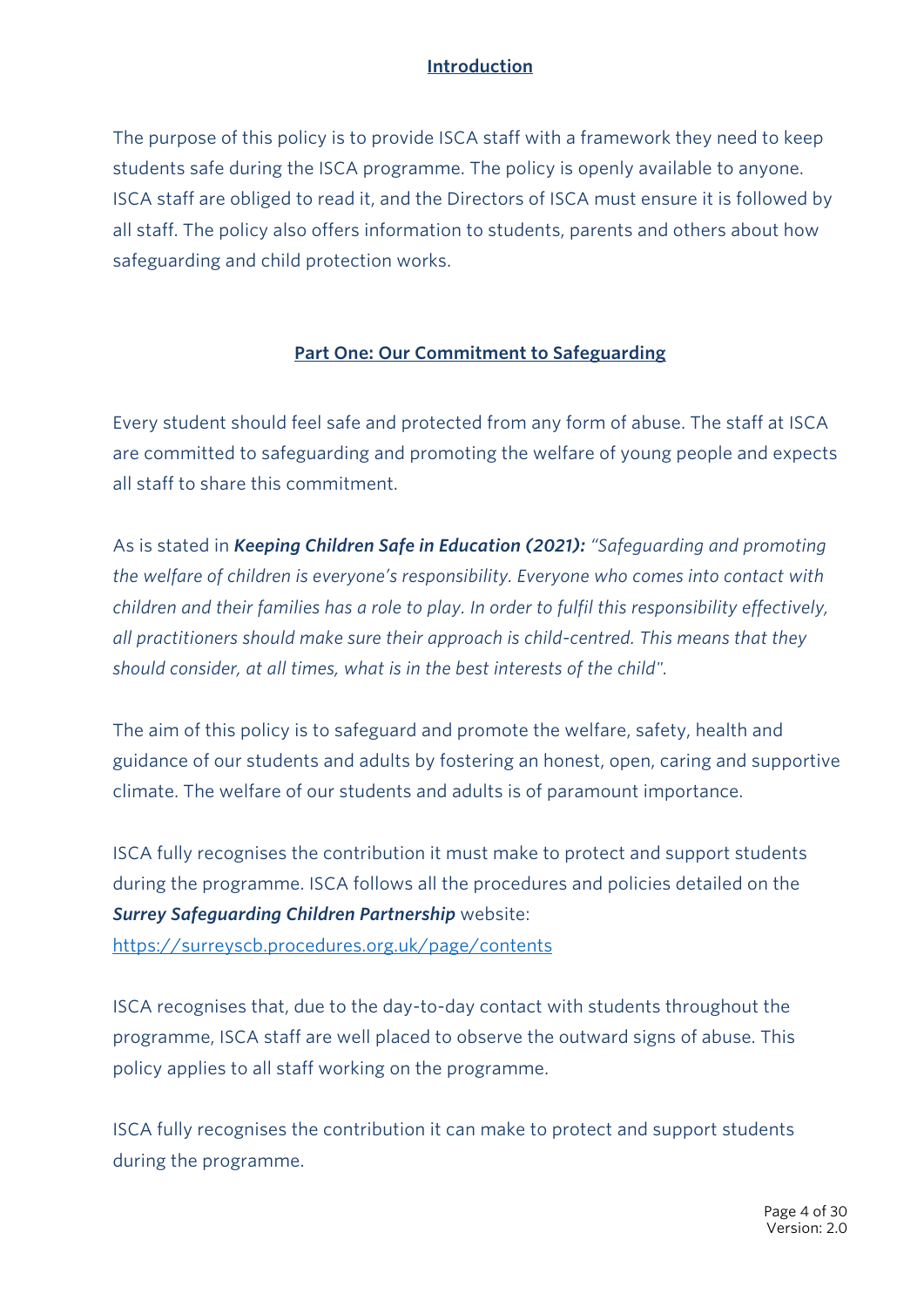#### **ISCA will take all reasonable measures to:**

Adopt a student-centred approach, ensuring that there is a 'listening culture' to empower young people to speak out about any concerns that they might have and that their wishes and feelings are actively sought when addressing any concerns or liaising with other agencies.

Ensure that we practice **safer recruitment** in checking the suitability of staff to work with young people and maintain an up-to-date **Single Central Record** in line with *Keeping Children Safe in Education (2021);*

Ensure that where staff from another organisation are working with our students, we require written confirmation that appropriate child protection checks and procedures have been completed on those staff.

Be alert to signs of abuse and neglect, both on the campus and from outside, and to protect each student from any form of abuse, whether from an adult or another student.

Deal appropriately with every suspicion or complaint of abuse and to support students who have been abused or considered to be at risk, in accordance with any agreed Child Protection Plan, Child in Need Plan or Early Help/Team around the Child (or equivalent plan).

Design and operate procedures which, so far as possible, ensure that staff and others who have not done wrong are not prejudiced by false allegations.

Be alert to the medical needs of students with physical and mental health conditions.

Operate robust and sensible health and safety procedures and operate clear policies on drugs, alcohol and substance misuse.

Take all practicable steps to ensure that the premises are as secure as circumstances permit.

Consider and develop procedures to deal with any other safeguarding issues which may be specific to individual students during our programme.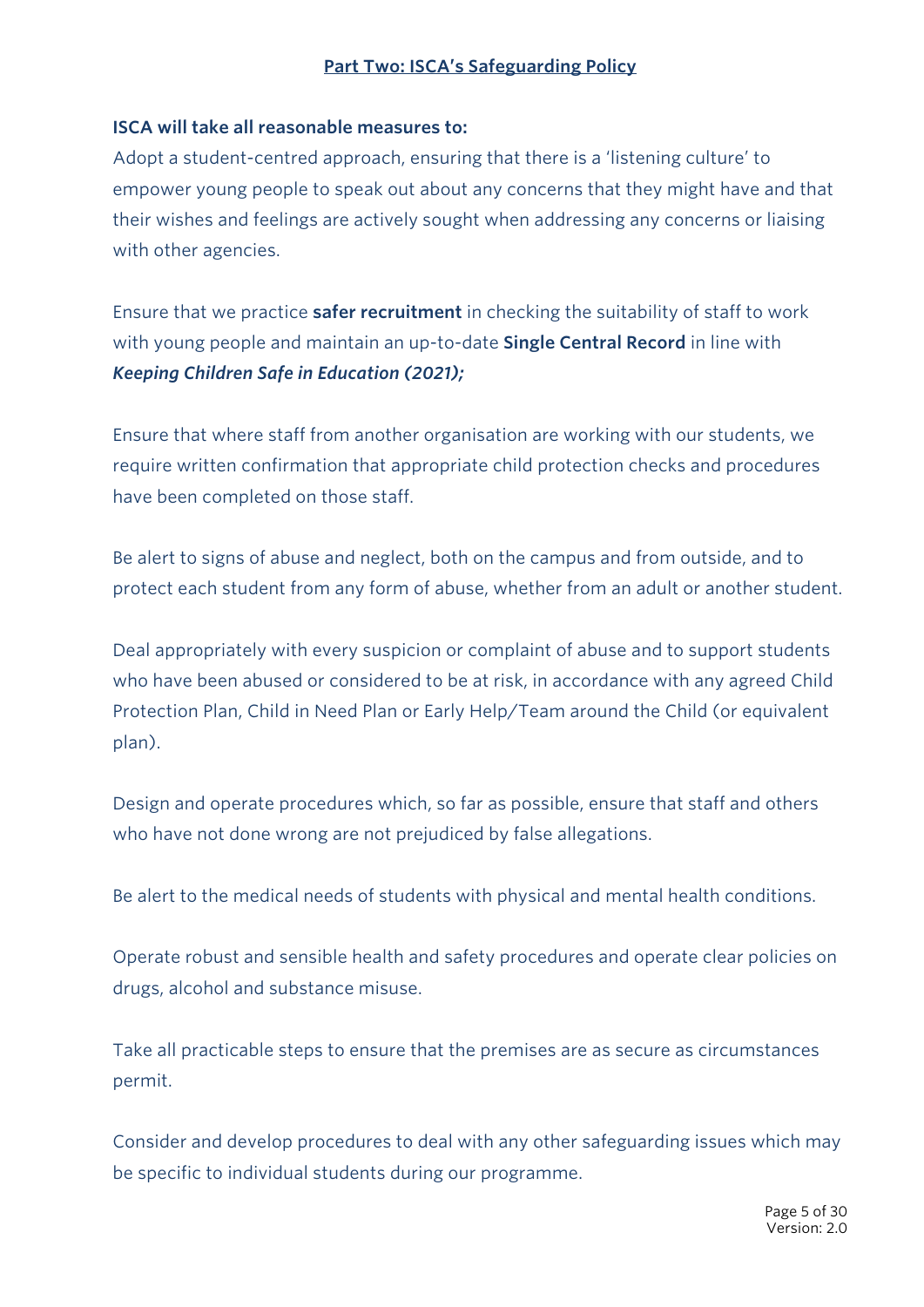#### **Statutory and Regulatory Framework**

This policy has regard to regulations and standards issued by the Secretary of State for Education (DfE) in accordance with:

- Section 94 of the Education and Skills Act 2008
- Keeping Children Safe in Education 2021
- The Education (Independent School Standards) (England) Regulations 2014
- Statutory Framework for the Early Years Foundation Stage 2017
- The Children Act 1989
- Section 175 of the Education Act 2002
- The Children Act 2004
- The Children and Families act 2014
- The Designated Teacher for Looked After and Previously Looked After Children February 2018
- Working Together to Safeguard Children 2018
- Information Sharing: Advice for practitioners providing safeguarding services to children, young people, parents and carers 2018
- What to do if you are worried a child is being abused: advice for practitioners 2015
- Child Sexual exploitation: Definition and guide for practitioners 2017
- Children Missing Education 2016
- Disqualification under the Childcare Act (2006) July 2018
- Sexual Violence and Sexual Harassment between children in schools May 2018

*Keeping Children Safe in Education (2021)* defines safeguarding and promoting the welfare of children as protecting children from maltreatment; preventing the impairment of children's mental or physical health or development; ensuring that children grow up in circumstances consistent with the provision of safe and effective care; and taking action to enable all children to have the best outcomes.

There are three main elements to our Safeguarding and Child Protection Policy:

- **Prevention** e.g. positive atmosphere, pastoral support to students.
- **Protection** by following agreed procedures, ensuring staff are appropriately recruited, trained and supported to respond appropriately and sensitively to safeguarding concerns.
- **Support** to support students whose welfare has been compromised.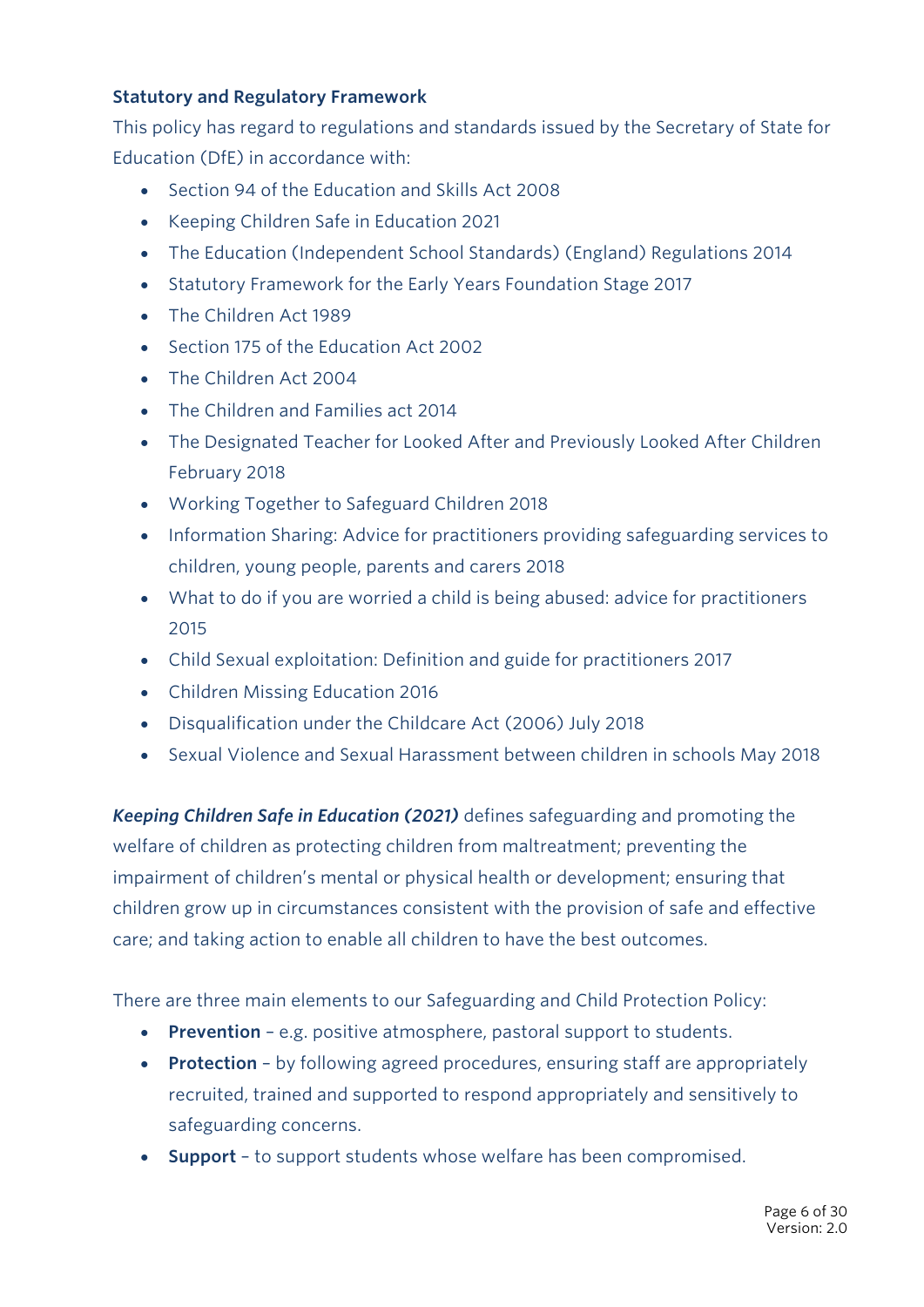#### **ISCA will therefore (Prevention):**

- Establish and maintain an ethos where students feel secure and are encouraged to talk, to question and are listened to.
- Ensure robust record keeping in every case including electronic and paper copies of documents and notes that are stored appropriately to ensure confidentiality.
- Ensure that students know that there are adults on the programme who they can approach if they are worried or are in difficulty.

# **ISCA will follow the procedures set out by the Local Safeguarding Children Board to (Protection):**

- Ensure we have a designated team of people including senior leaders for safeguarding who have received appropriate training and support for this role.
- Ensure every member of staff (including international chaperones) knows the name of the Designated Safeguarding Lead responsible for safeguarding, their role and how to contact them.
- Ensure all staff understand their responsibilities in being alert to the signs of abuse, and for referring any concerns, to the Designated Safeguarding Lead.
- Develop effective links with relevant agencies and co-operate as required with their enquiries regarding safeguarding matters.
- Keep written and/or electronic records of concerns about students, even where there is no need to refer the matter immediately.
- Ensure all records are kept securely safeguarding records are kept electronically with only safeguarding team members having access to the records. Staff with access are the staff on the safeguarding team.
- Follow the Local Authority policy and procedures where an allegation is made against a member of staff in line with guidance from the Department for Education.
- Use physical restraint by staff as a last resort. It will only be used in a circumstance outlined in the restraint guidance. This will be used when necessary: to avert potential danger and to prevent students from harming themselves or others, seriously damaging property; committing a criminal offence; from engaging in any behaviour which may detrimentally affect good order and discipline during the programme.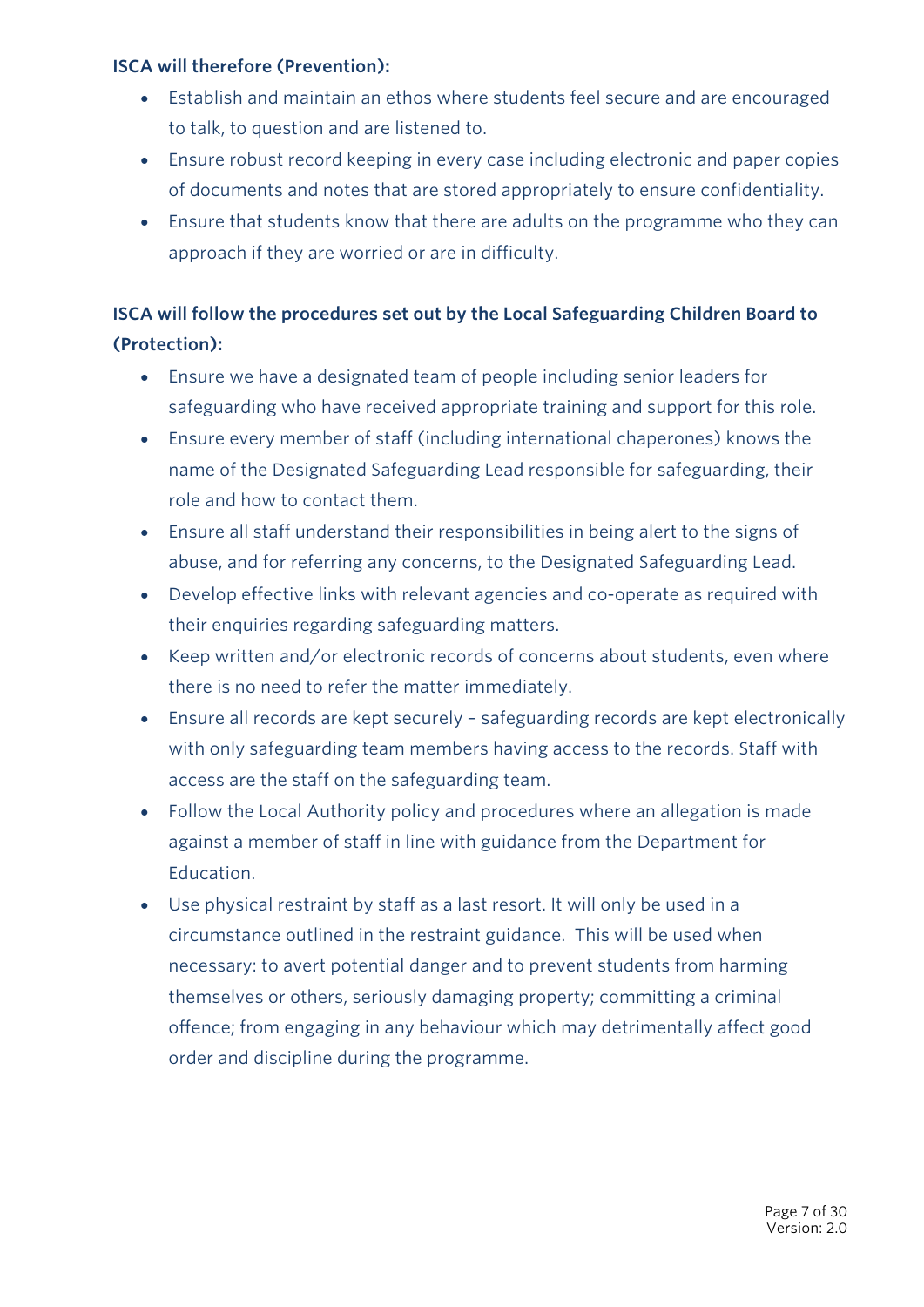#### **ISCA will (Support):**

- Follow the procedures set out in by the Safeguarding Children Board where it is believed that a student is suffering, or is at risk of, significant harm or there are concerns about a parent/carers well-being.
- Support students who are identified as being in need by designating an adult with whom they can build a positive relationship of trust.
- The Designated Safeguarding Lead will decide who needs to know and be involved in further investigations.
- The Designated Safeguarding Lead will attend all meetings wherever possible.
- The Designated Safeguarding Lead will decide who needs to be aware of the situation and be involved to support the student.
- A member of the safeguarding team will complete any requests for information i.e. MACF forms MARAC forms/Case Conference forms.

## **Safeguarding ISCA Staff:**

As part of our duty of care to staff we will:

- Be sensitive to changes in the behaviour of and/or circumstances of colleagues and notify the Managing Director so that appropriate support can be given.
- Collect and securely store information pertaining to colleagues next of kin and any medical needs.
- Provide photo ID and update colleagues DBS checks in line with ISCA policy.
- Uphold local authority policies relating to staff welfare.
- Ensure international chaperones have student records which include at least two contact names and addresses.

## **Staff will be aware that:**

- They should share concerns with the Designated Safeguarding Lead at the earliest opportunity.
- Safeguarding concerns are recorded, electronically or in writing.
- Concerns regarding safeguarding are recorded by the member of staff who has the concern, and this is shared with the Designated Safeguarding Lead.
- Confidentiality is an issue which needs to be discussed and fully understood by all those working with young people, particularly in the context of safeguarding. The only purpose of confidentiality in this respect is to benefit the student.
- Students must NOT be told that any disclosures will be kept secret because information may need to be reported to Local Authority's Designated Officers (LADO) at C-SPA, Social Care or the Police, however, the adult dealing with a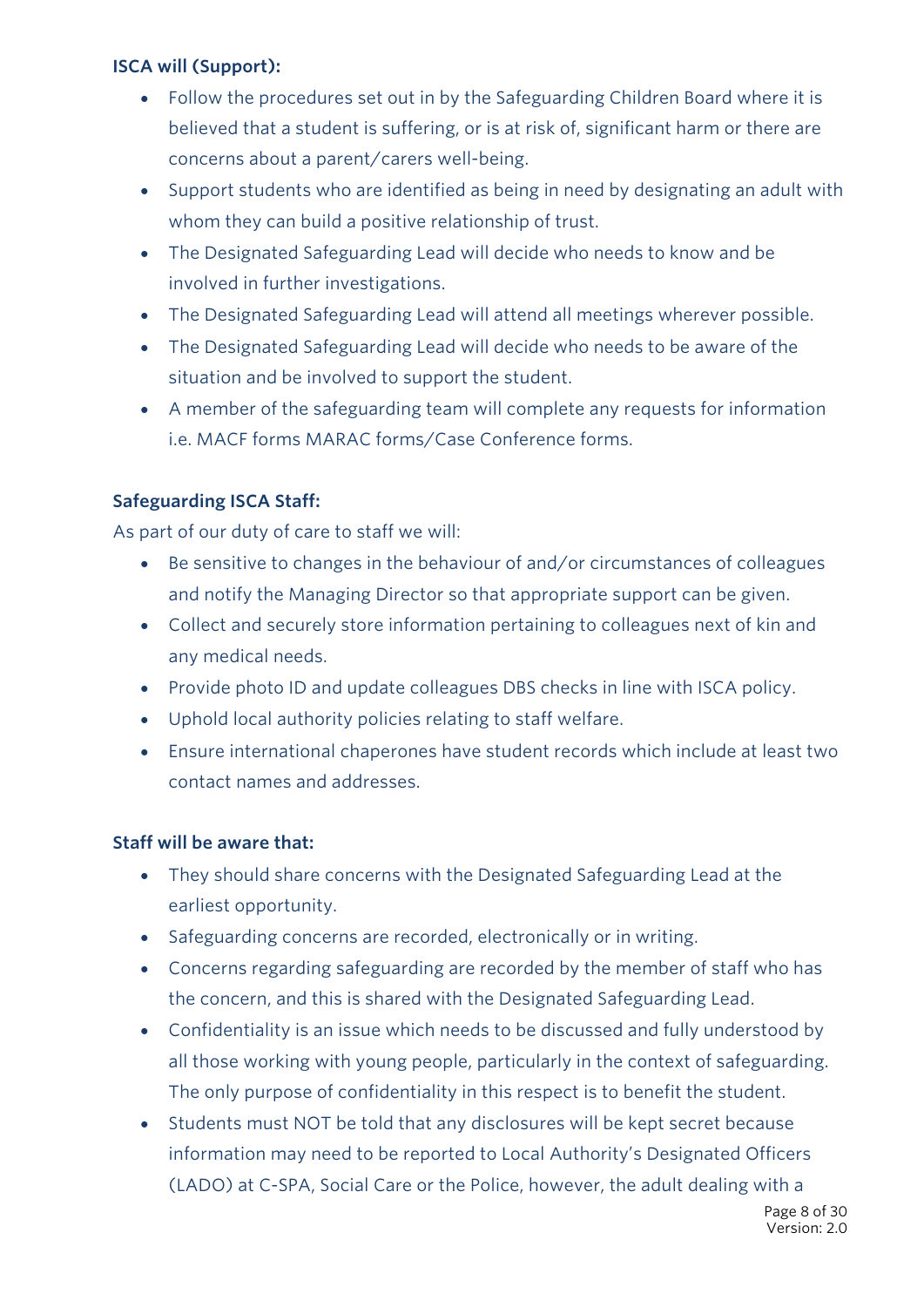concern should not discuss the matter with anyone other than the Designated Safeguarding Lead.

- Students should know that someone else may need to be told in case further action needs to be taken, to keep them safe.
- Factual information is essential and should be recorded i.e.:
	- o Know the date and time of the alleged incident and/or when the concern was initiated.
	- o Know the nature of the concerns and what gave rise to them.
	- o Know the action they have taken and the nature of involvement by others.
	- o If a disclosure has been made have factual recording of the content of the disclosure and any responses that were made.
	- o It is essential that the member of staff does not 'question' the student as this may prevent other services from being able to interview the student at a later date.
	- o If signs of injury/marks complete body map.

## **Safeguarding Training:**

- Designated staff will receive training on an annual basis.
- All staff will have an update of their basic safeguarding training every year.
- All staff will be reminded of the procedures at the beginning of the programme.
- All staff will participate in safeguarding and child protection refresher training on 10/07/22.

The Managing Director will be informed of any safeguarding issues arising during the programme. General information only will be used in order to maintain confidentiality for the sake of the student and to protect evidence that may be needed for any future prosecutions.

#### **Part Three: Types of Child Abuse**

#### **Physical Injury**

Physical abuse may involve hitting, shaking, throwing, poisoning, burning or scalding, drowning, suffocating, or otherwise causing physical harm to a child. Physical harm may also be caused when a parent or carer fabricates the symptoms of, or deliberately induces illness in a child. Most children suffer accidental cuts and bruises as part of growing up, but staff who work with children should always be professionally curious about fresh injuries. A conversation with a child about a recent absence or injury may initially be light-hearted, but staff should be concerned if: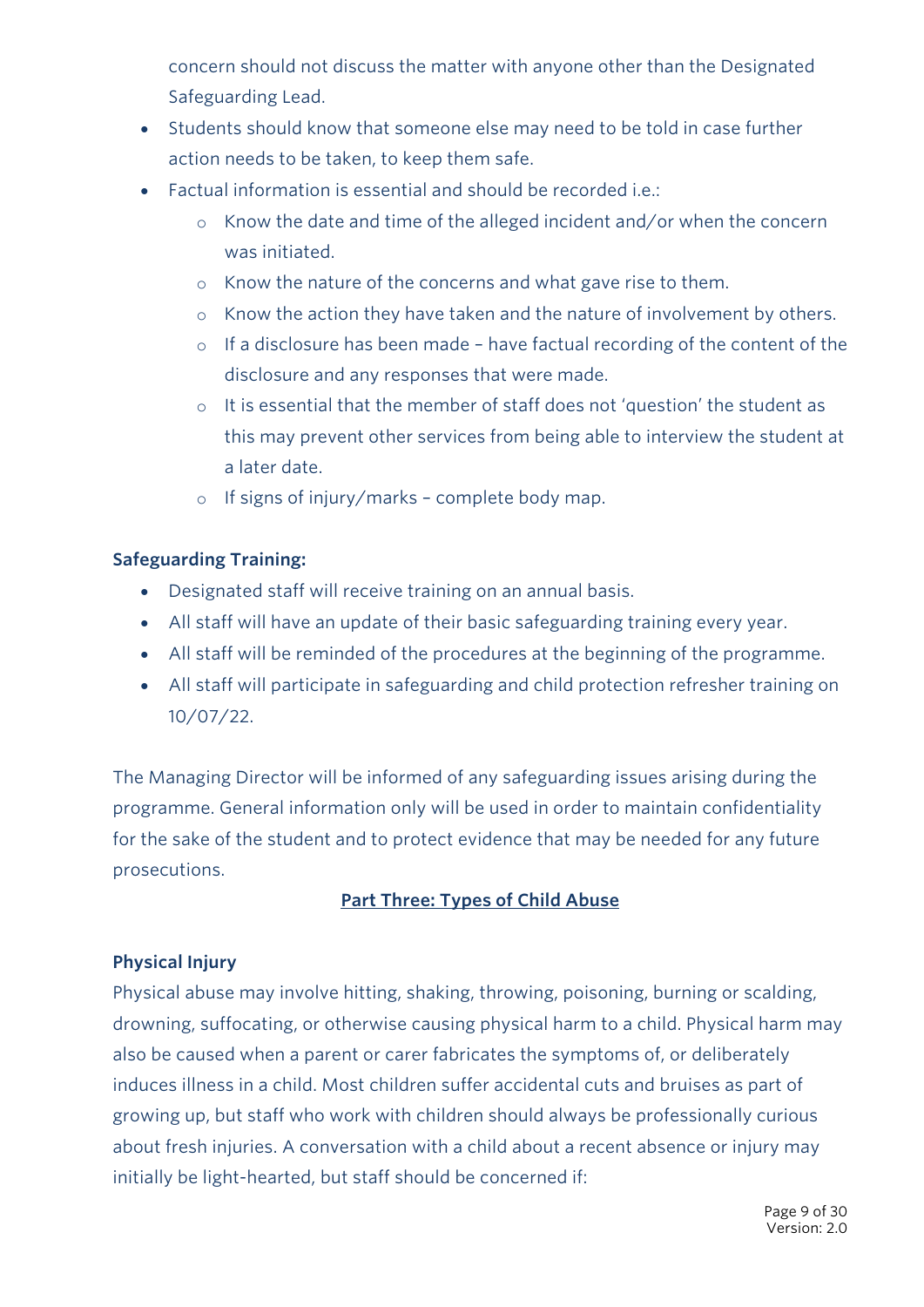- A student's explanation does not seem to match an injury.
- A student is evasive or appears reluctant to discuss the matter.
- A student tries to cover up a bruise, wound or scar.
- A student's explanation is muddled or alters in re-telling.
- A student appears to have avoided changing for sports or seeking treatment for an injury.

Unless members of staff are absolutely satisfied by the evidence or explanation, they should treat the matter as a cause for concern and report it. Staff considering the possibility of intentional harm (by an adult or another student) should not take pictures or ask a student to remove clothing.

#### **Neglect**

Neglect is the persistent failure to meet a child's basic physical and/or psychological needs, likely to result in the serious impairment of the child's health or development. Neglect may occur during pregnancy as a result of substance abuse. Once a child is born, neglect may involve a parent or carer failing to provide adequate food and clothing, shelter including exclusion from home or abandonment, failing to protect a child from physical and emotional harm or danger, failure to ensure adequate supervision including the use of inadequate care-givers, or the failure to ensure access to appropriate medical care or treatment. It may also include neglect of, or unresponsiveness to, a child's basic emotional needs. Neglect is not a function of social and economic disadvantage, although in affluent families it can be difficult to recognise and address. At ISCA, staff should be particularly alert to any suggestion that a child:

- Has been left unsupervised or with an inappropriate carer for long periods of time.
- Has not had medical, dental, food, clothing or other basic needs met.
- Has been exposed to dangerous or illegal behaviour.
- Is exhibiting dangerously reckless behaviour (including sexual and/or online).

Detailed lists of the symptoms, indicators and behaviours associated with child abuse and neglect which are used by health and social care professionals can be found here:

Child maltreatment: when to suspect maltreatment in under 18s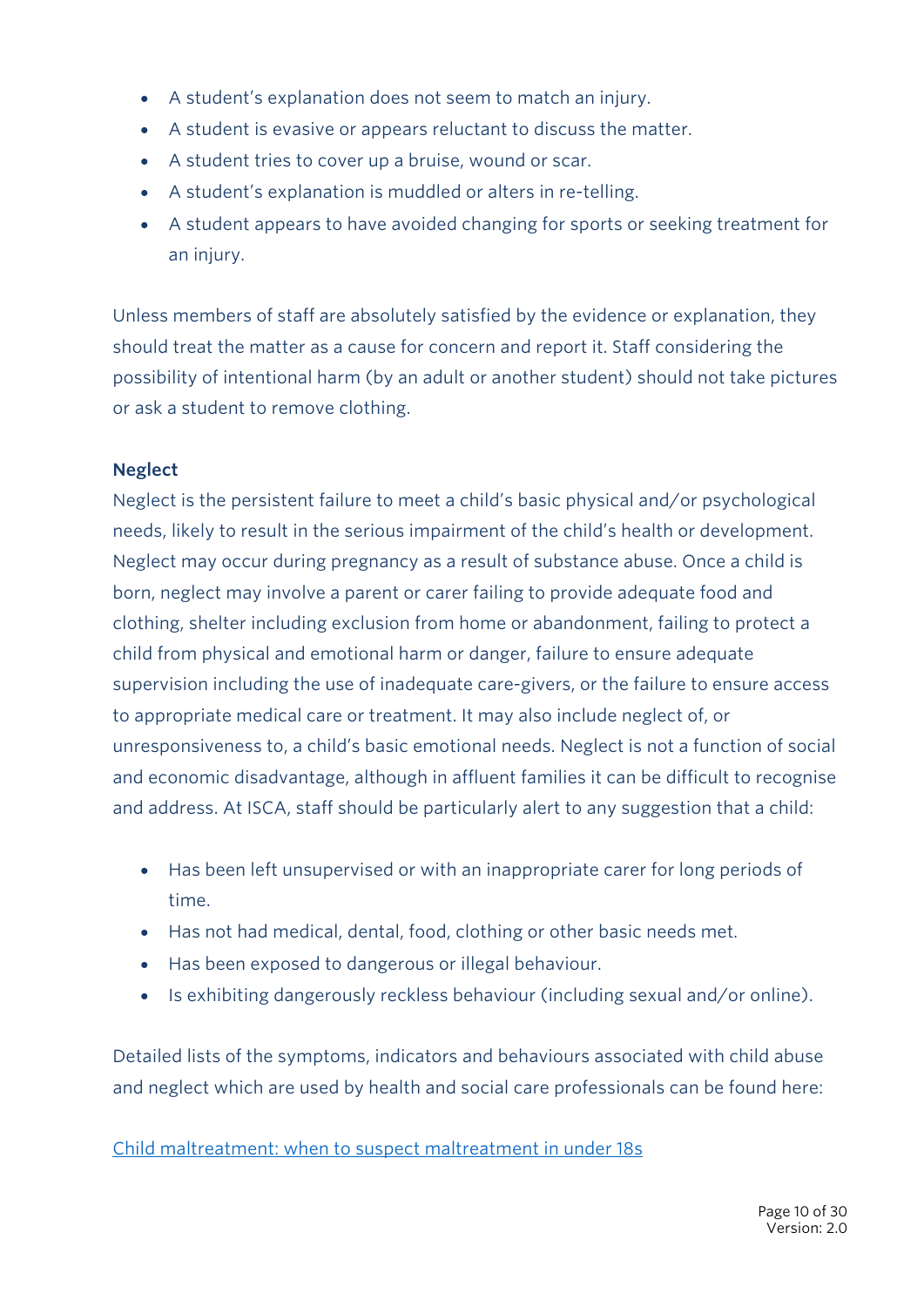#### **Emotional Abuse**

Emotional abuse is the persistent emotional maltreatment of a child such as to cause severe and persistent adverse effects on the child's emotional development. It may involve conveying to children that they are worthless or unloved, inadequate, or valued only insofar as they meet the needs of another person. It may include not giving the child opportunities to express their views, deliberately silencing them or 'making fun' of what they say or how they communicate. It may feature age or developmentally inappropriate expectations being imposed on children. These may include interactions that are beyond the child's developmental capacity, as well as overprotection and limitation of exploration and learning, or preventing the child participating in normal social interaction. It may involve seeing or hearing the ill-treatment of another. It may involve serious bullying (including cyberbullying) causing children frequently to feel frightened or in danger, or the exploitation or corruption of children. Some level of emotional abuse is involved in all types of maltreatment of a child, though it may occur alone. Staff should be especially alert to children who:

- Seem to have low self-esteem or put themselves down ("I'm student, ugly, useless").
- Appear to blame themselves for problems at home or within a peer group.
- Offer inappropriate responses to challenging situations ("I deserve this").
- Seem unusually withdrawn, fearful, or anxious about doing something wrong.
- Suggest that their parents or carers turn affection on and off at a whim, or blame their children for their own problems, or make negative comments about them.

#### **Sexual Abuse**

Sexual abuse involves forcing or enticing a child or young person to take part in sexual activities, not necessarily involving violence, whether or not the child is aware of what is happening. The activities may involve physical contact, including assault by penetration (for example rape or oral sex) or non-penetrative acts such as masturbation, kissing, rubbing, and touching outside of clothing. They may also include non-contact activities, such as involving children in looking at, or in the production of, sexual images, watching sexual activities, encouraging children to behave in sexually inappropriate ways, or grooming a child in preparation for abuse. Sexual abuse can take place online, and technology can be used to facilitate offline abuse. Sexual abuse is not solely perpetrated by adult males. Women can also commit acts of sexual abuse, as can other children. The sexual abuse of children by other children is a specific safeguarding issue (also known as peer-on-peer abuse) in education. Staff should be particularly alert to children who: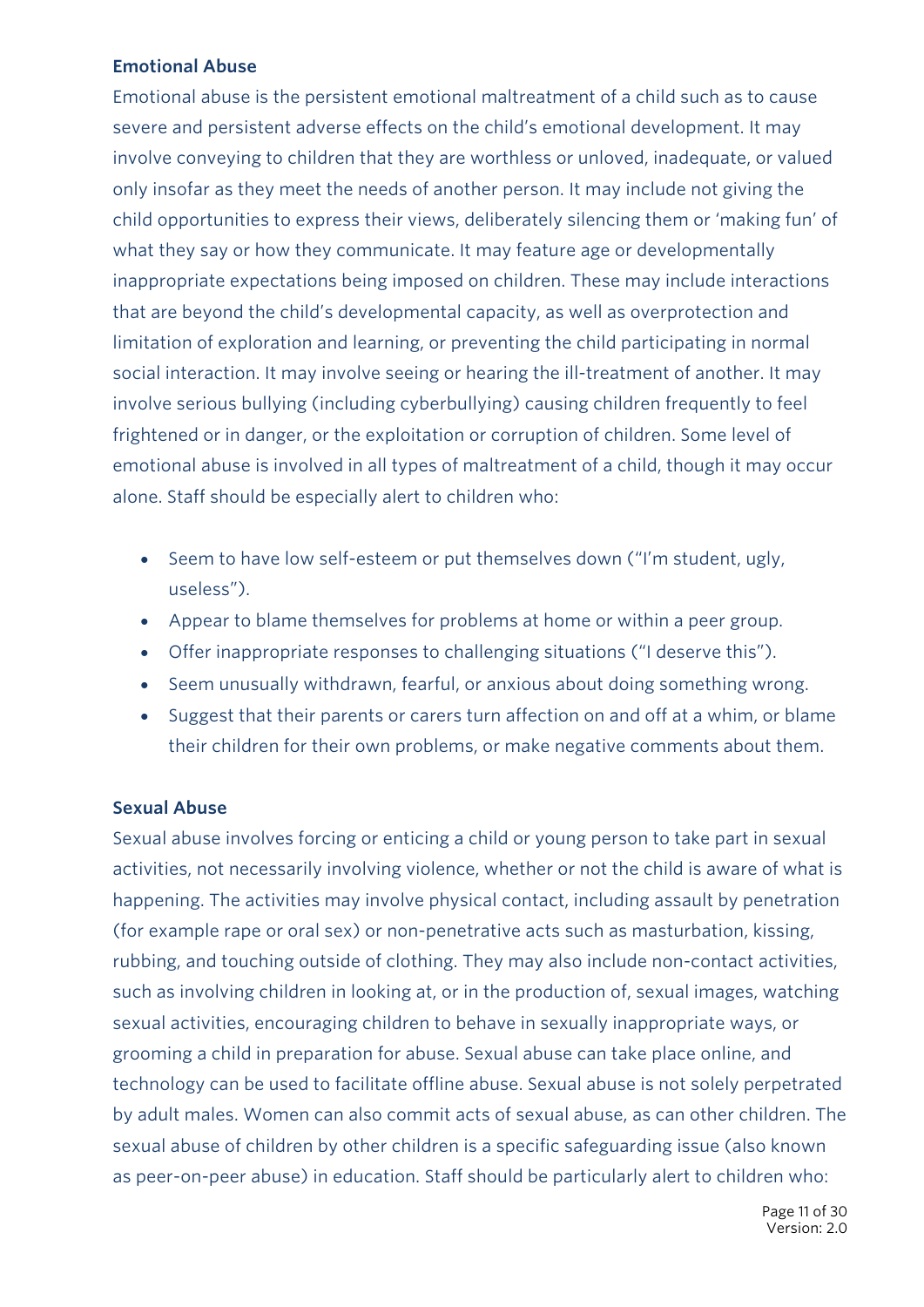- Use sexual language or have knowledge you wouldn't expect them to.
- Ask others to behave sexually or play sexual games.
- Display knowledge or interest in sexual acts inappropriate to their age.

## **Child Sexual Exploitation ('CSE')**

Child sexual exploitation is a form of child sexual abuse. It occurs where an individual or group (adult or child) takes advantage of an imbalance of power to coerce, manipulate or deceive a child into sexual activity in exchange for something the victim needs or wants, and/or for the financial advantage or increased status of the perpetrator or facilitator. The victim may have been exploited even if the sexual activity appears consensual. Child sexual exploitation does not always involve physical contact; it can also occur through the use of technology. It can affect any child or young person (male or female) under the age of 18 years, including 16- and 17-year-olds who can legally consent to have sex. It can include both contact (penetrative and non-penetrative acts) and non-contact sexual activity and may occur without the child or young person's immediate knowledge (e.g. through others copying videos or images they have created and posted on social media). Children who are being groomed often resent what they perceive as interference by other adults, and rarely self-report CSE, meaning staff must be particularly vigilant to potential indicators of risk such as a child:

- Acquiring money, clothes, mobile phones etc. without plausible explanation.
- Becoming isolated from peers and social networks, and/or secretive.
- Forming relationships with controlling or older individuals or groups.
- Going missing from home or school without explanation.
- Regularly returning home late, perhaps under the influence of drugs or alcohol.
- Exhibiting age-inappropriate sexualised behaviour, or sexually transmitted infection.
- Suffering from mood swings or changes in emotional wellbeing.

## **How to report concerns about abuse and neglect**

Members of staff, parents, students or other persons with concerns about children in any of the above contexts – physical, emotional or sexual abuse, or neglect – should report them as follows:

**If there is a danger to life, or a risk of serious injury, or a crime is in progress or about to happen – ring the police on 999 before doing anything else. If the incident is on the Charterhouse campus, after calling the police, ring the duty Security officer on +44 (0) 7831 467362.**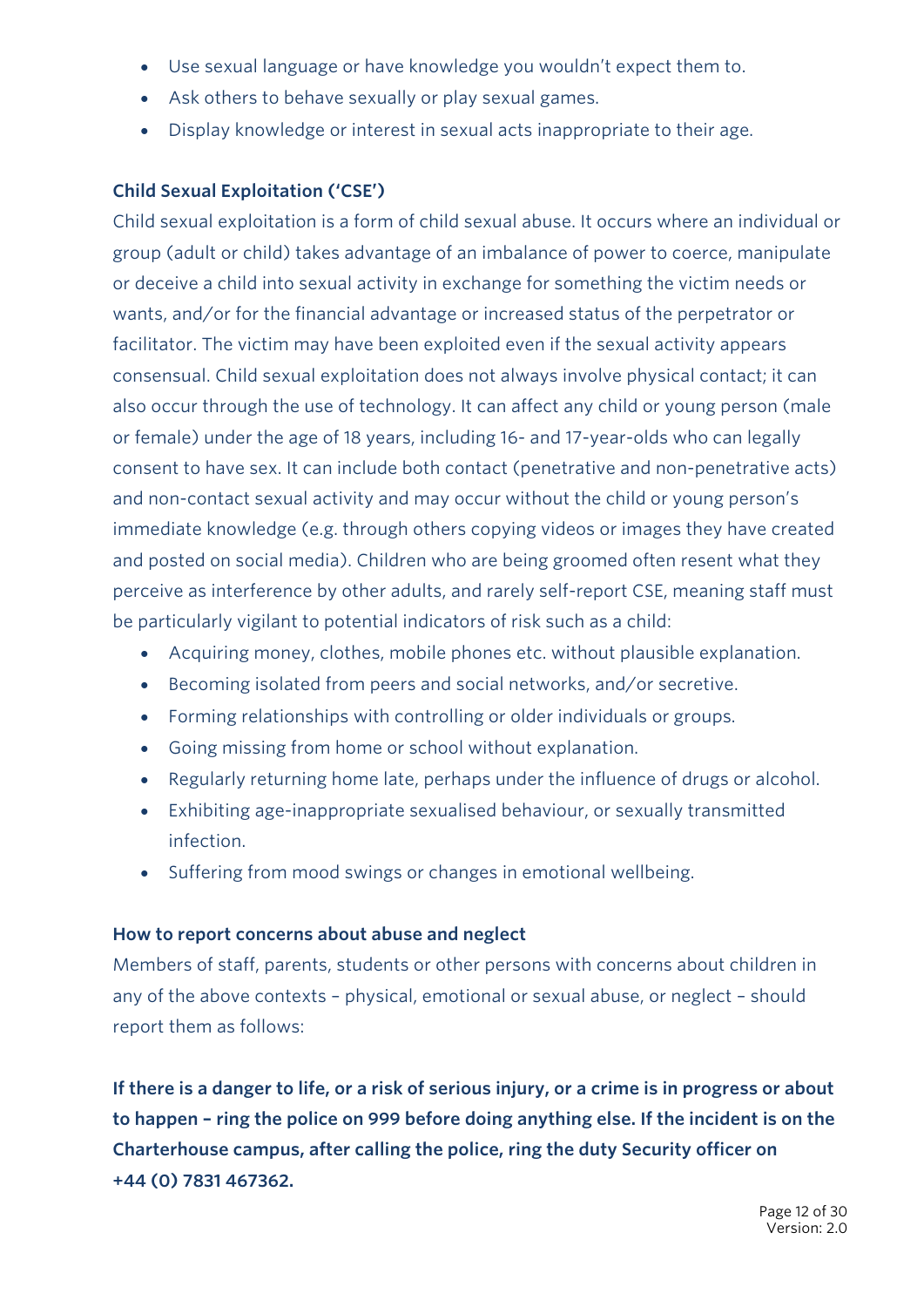Members of ISCA staff are expected to intervene if there is an immediate risk of harm to a child, although staff are not expected to put themselves unreasonable in harm's way. Otherwise, staff must report any concerns they have about the welfare of students to ISCA's Designated Safeguarding Lead (DSL) or Charterhouse's Designated Safeguarding Lead or one of their Deputy DSLs immediately, using the contact details on the first page of this policy. Staff should not wait until they are actually told by the child or have their suspicions confirmed by someone else. Parents, students and others are asked to contact the DSL or a Deputy promptly.

Some specific safeguarding issues: in addition to the varieties of abuse and neglect just described, there are a number of specific forms of abuse and safeguarding issues which people who work with children are required to know about. These are explained next. They are covered separately because some involve particular guidance or have special reporting requirements:

#### **Acute Mental and Physical Health Problems**

Acute mental and physical health problems are primarily health matters and must be reported urgently to the ISCA Medical Officer (and perhaps emergency services). However, they also often meet the threshold as safeguarding concerns, either because they are potential indicators of abuse and neglect, or because they are significantly harmful in themselves. Thus, after involving health professionals as appropriate, staff who become aware of any of the following must also report them to the DSL immediately:

- A student who is considering, has a plan for, or has made an attempt at suicide.
- A student who has self-harmed (cutting, burning, picking, scratching, banging, hitting etc.).
- A student who has experienced a psychotic episode.
- A student with an eating disorder.
- A student missing all or most immunisations.
- A student with emergent serious physical health issues, but without a diagnosed medical problem.

#### **Peer-on-Peer Abuse**

People under the age of 18 are capable of physically, sexually or emotionally abusing other people under the age of 18. It can happen anywhere, both on or off campus, but since students at a summer camp may spend proportionately more time in each other's company, staff at ISCA need to be particularly alert to any signs of inappropriate student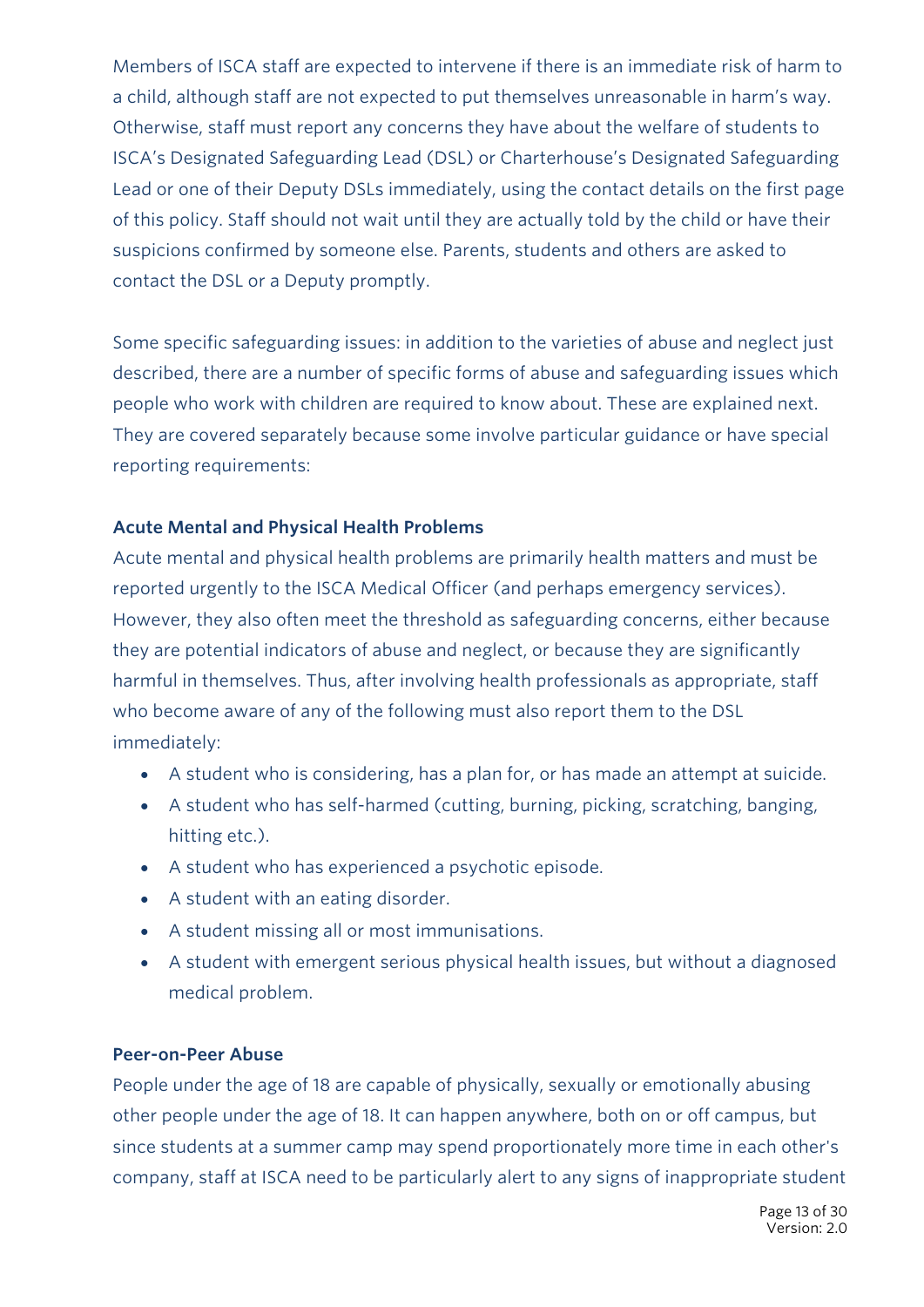relationships. It can also happen online, or have an online element which facilitates, threatens and/or encourages physical or sexual abuse. Activities involving harassment, abuse or humiliation can be used as a way of initiating a person into a group. Students are sometimes reluctant to report peer-on-peer abuse, but the absence of reports does not mean it is not happening. Especially where inappropriate sexual behaviour is concerned, the evidence suggests girls are more likely to be victims, and boys perpetrators. Students with disabilities, special educational needs or certain health conditions may also be more vulnerable. Peer-on-peer abuse includes, but is not limited to:

- **1. Sexual violence and sexual harassment** can occur between children of any age and sex, and can involve individuals or groups. It can occur between young people who are (or have been) in an intimate personal relationship, and it can relate to those who are (or are perceived to be) either heterosexual or homosexual. 'Sexual violence' means criminal behaviour such as rape or assault as defined by the Sexual Offences Act 2003. It exists on a continuum and may be accompanied by other forms of abuse. In particular, it may well overlap with 'sexual harassment', which refers to conduct of a sexual nature which is unwanted by the person on the receiving end, and to which they do not consent, either in the physical world or online. 'Harassment' usually implies repetition, but in peer-on-peer relationships can relate to single incidents:
	- Calling someone sexualised names, or telling sexualised stories or jokes about them;
	- Making sexualised comments about their clothes, appearance or behaviour;
	- Displaying sexualised images (including graffiti);
	- Making sexualised gestures or threats;
	- Physical behaviour such as touching or squeezing bottoms, breasts and genitalia, interfering with someone's clothing, or brushing against someone in a sexual manner. Staff should be aware that sexualised touching can very easily cross the line from harassment into sexual assault;
	- Upskirting (now a crime under the Voyeurism Act 2019) typically involves taking a picture under a person's clothing without them knowing, with the intention of viewing their genitals or buttocks for sexual gratification, or to cause them humiliation, distress or alarm;
	- Causing someone to engage in sexual activity without consent, such as forcing someone to strip, touch themselves sexually, or to engage in sexual activity with a third party.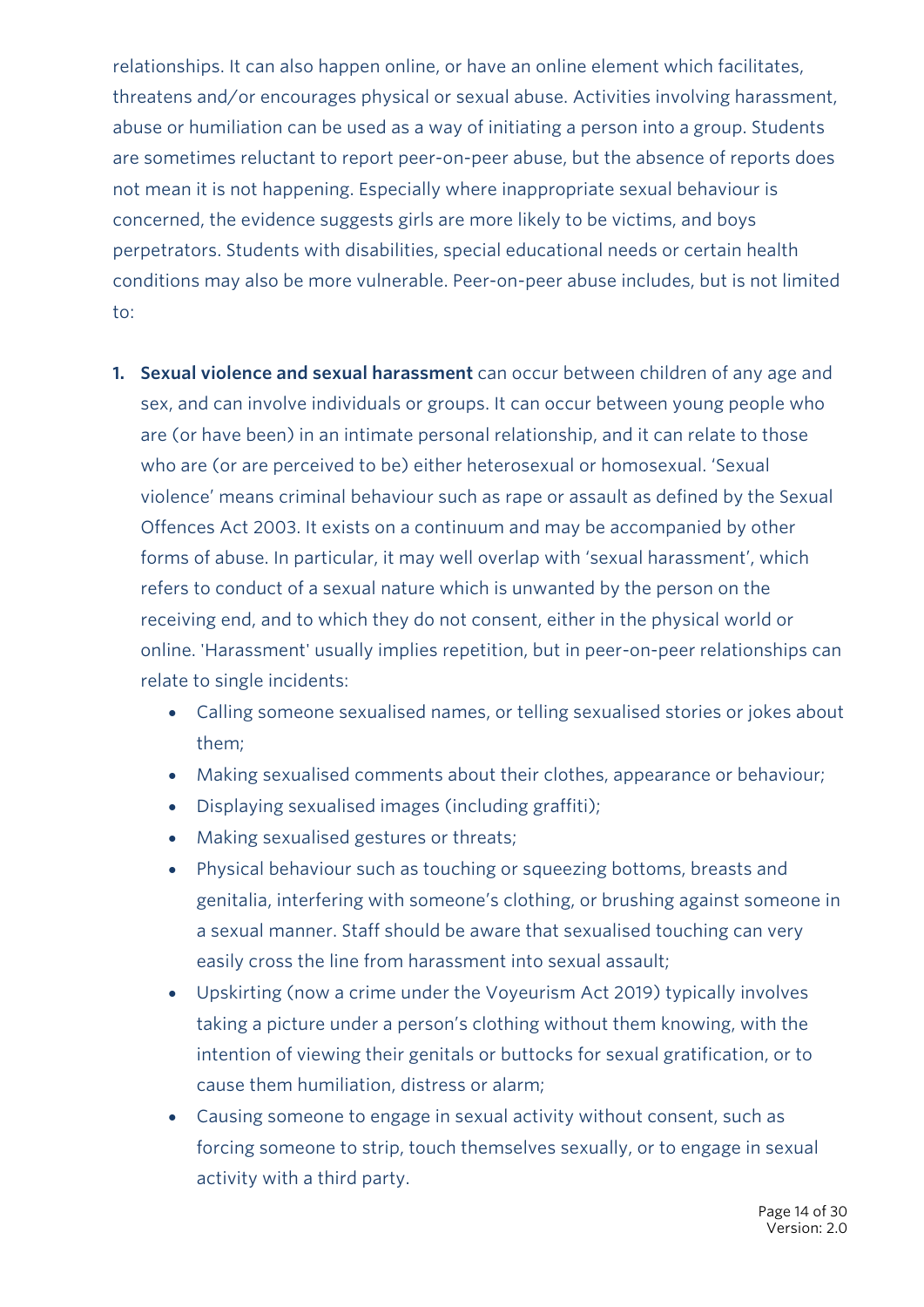Any and every report of sexual violence or harassment should be taken seriously. Staff should be aware that students abused in any of these ways may hide it well, but are likely to be profoundly affected by their experiences. ISCA cannot allow its students to suffer in this context, and it cannot send young people out into the world believing this kind of behaviour is acceptable.

- **2. Consensual and non-consensual sharing of nudes and semi-nude images and/or videos (also called sexting or Youth Produced Sexual Imagery ('YPSI')):** people under the age of 18 sometimes create and/or share sexualised images, generally using mobile phones and social media sites or direct messaging such as 'Snapchat' or 'WhatsApp'. If two older children of similar age freely choose to share images of themselves, it may not be abusive. However, making, viewing or sharing an indecent image of someone under 18 (even for a child) is a criminal offence and can easily become abusive, since (amongst other things) there is always the potential for coercion and/or sharing the image more widely than was originally agreed. Thus the sharing of nudes and semi-nude images is always a safeguarding issue, and every instance must be referred to the DSL. ISCA's approach will generally be in line with the UKCIS guidance. Staff who suspect a sexualised image of a child is contained on an electronic device should not view or forward the image, but should consider confiscation (while bearing in mind that the confiscation of one students device may quickly affect the circulation of images amongst other children). Information for ISCA staff on confiscation from students is given in the government's document Searching, screening and confiscation.
- **3. Violence and physical abuse** single or multiple instances of punching, hitting, jabbing, kicking, shaking, slapping, gripping, biting, hair pulling (etc.) may well be abusive in the sense they cause harm, and staff should ensure they report every instance as a possible safeguarding issue. Staff should also be alert to potentially harmful initiation or 'hazing'-type violence and rituals, especially amongst boys, such as bed-flipping or the football-based game 'bums'.
- **4. Prejudice-based and discriminatory bullying: racial abuse, and abuse based on gender, religion, culture, disability, special educational need or health condition** (including online bullying through social networks, online gaming or mobile phones). Any form of bullying can become emotionally harmful, and thus abusive, in that —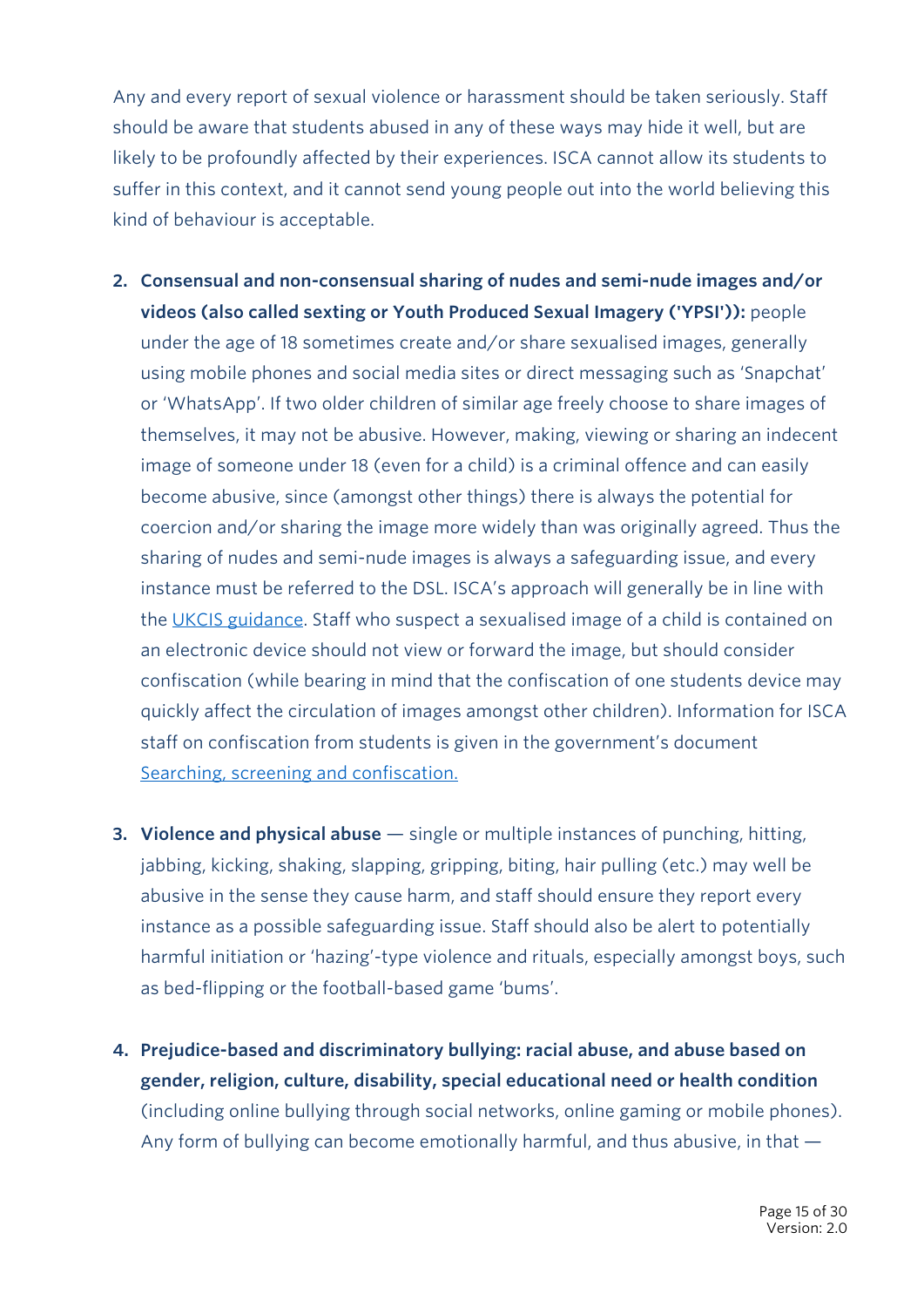like racial and other forms of abuse — it can quickly have a profound effect on a young person's development or mental health.

#### **Peer-on-peer abuse is never acceptable and ISCA has a zero-tolerance approach to it.**

Each concern will be approached individually, on a case-by-case basis, and 'zero tolerance' should not be taken to imply that ISCA has a fixed response. Rather, 'zero tolerance' means ISCA will take seriously, investigate and respond appropriately to every single instance of peer-on-peer abuse brought to its attention.

Thus it is crucial that staff becoming aware of any of these forms of behaviour do not downplay them as "just part of growing up" or "boys being boys", or accept students' excuses that they are just "banter" or "only meant as a joke". This is because if staff fail to recognise the potential scale of the issue, or dismiss sexual harassment or tolerate other forms of abuse, it can lead to a culture in which unacceptable behaviour is normalised and students cannot see any point in coming forward to report it, thus leading to an unsafe environment for children. Conversely, addressing even an apparently minor instance of inappropriate behaviour can be an important intervention that helps prevent abusive or violent behaviour in the future.

Thus (without putting themselves in harm's way), staff should intervene to challenge any and all instances of inappropriate behaviour between peers. However, staff should not believe their own intervention to be an end to the matter. Abuse by young people must be taken as seriously as abuse by adults, meaning that when they are talking to the victim or the perpetrator, staff should follow the procedures for listening to and recording students' concerns. Staff should always reassure victims of peer-on-peer abuse that they are being taken seriously (regardless of how long it has taken them to say something), and will be supported and kept safe. A victim should never be made to feel ashamed for making a report, or given the impression they are creating a problem by coming forward.

Staff must report every potential instance of peer-on-peer abuse to the DSL. Staff are asked to avoid imposing their own sanctions before consideration by the DSL. It is true there will sometimes be a grey area between, on the one hand, incidents which should be regarded as abusive, and on the other, incidents which are more properly dealt with on summer camps such as (for example) children fighting or experimenting sexually, but the DSL will be able to advise staff on thresholds.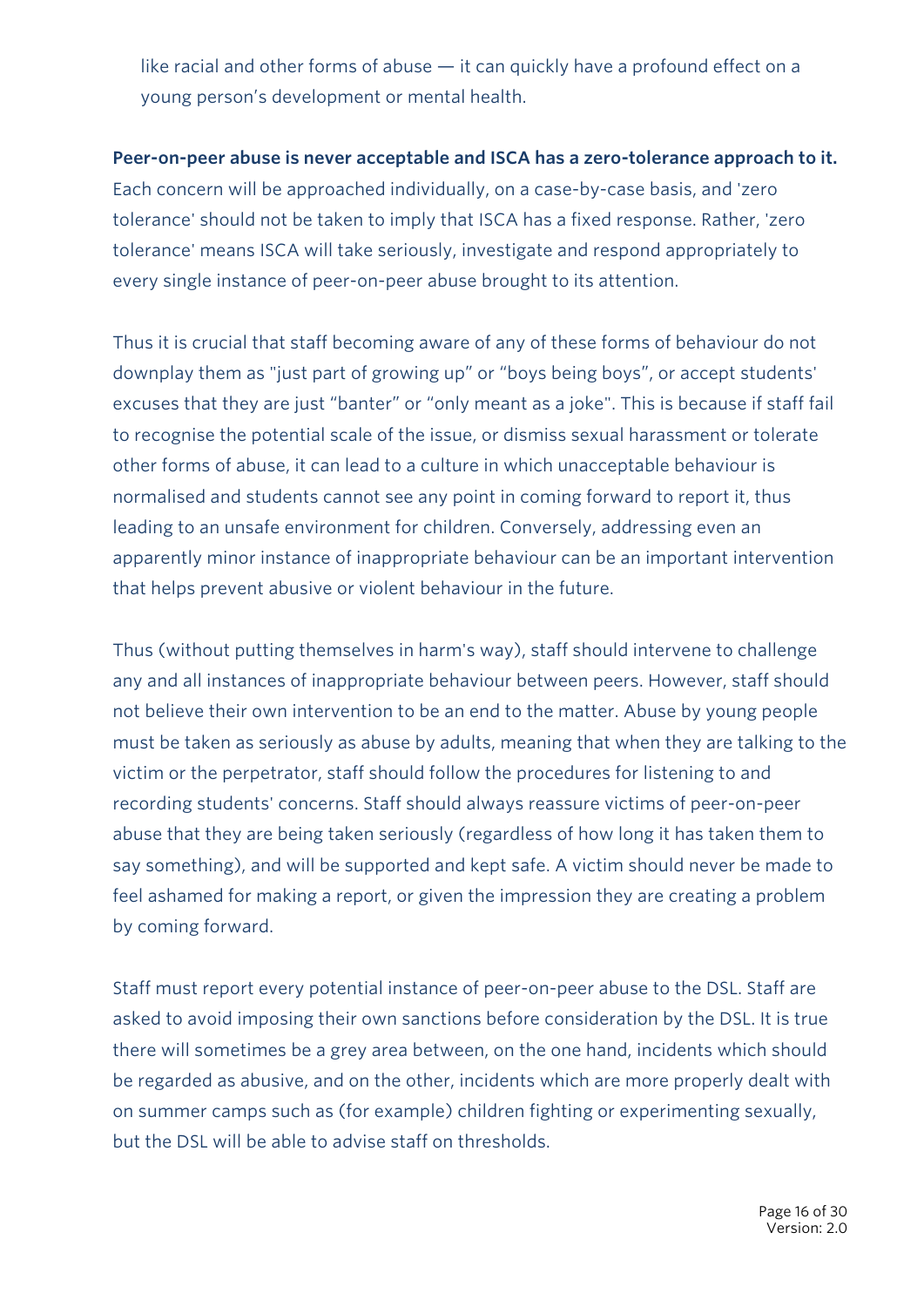If it is suspected a child has suffered or is in danger of suffering harm at the hands of another child, or a crime has otherwise been committed, the DSL will promptly assess and address any immediate risks (including risks to other children who may be involved or impacted), and refer the matter to the local authority and the police, whose directions ISCA will follow. At the point of referral to the police, ISCA will seek guidance on what information can be disclosed (in particular, to the alleged perpetrator(s) and their parents), and also discuss the best way to protect the victim and their anonymity. At the point of referral to Children's Services, ISCA will generally inform the parents of victim(s) and alleged perpetrator(s) of peer-on-peer abuse. The local authority may decide to oversee further safety plans for the children involved.

The victim may be traumatised and is likely to need careful support, especially within a boarding environment. By the very nature of peer-on-peer abuse, and especially sexual violence and harassment, a power imbalance is likely to have been created between the victim and perpetrator(s). A priority for ISCA will be creating a safe situation in which the victim, if they wish, can continue in their normal routine. ISCA will seek to avoid any action that could have the effect of isolating the victim, but will provide an option to withdraw from activities if that is what the victim chooses, along with a named 'trusted adult' to whom they can turn in times of need. ISCA will aim to do whatever it reasonably can to protect the victim from bullying and harassment as a result of a report they have made.

A student against whom a serious allegation has been made may continue to pose a risk of harm to the victim or others, and ISCA will consider carefully how best to keep the victim and perpetrator(s) a reasonable distance apart by, for example, moved them out of particular activities, or isolating them from ISCA during an investigation or sending them home. In addition, the perpetrator may have unmet needs, since harmful behaviour towards others may be an indication that the child him or herself is a victim of abuse. It is important that the perpetrator is supported to address any underlying reasons for their behaviour, since this can be an important intervention that helps prevent problematic, abusive and/or violent behaviour in the future.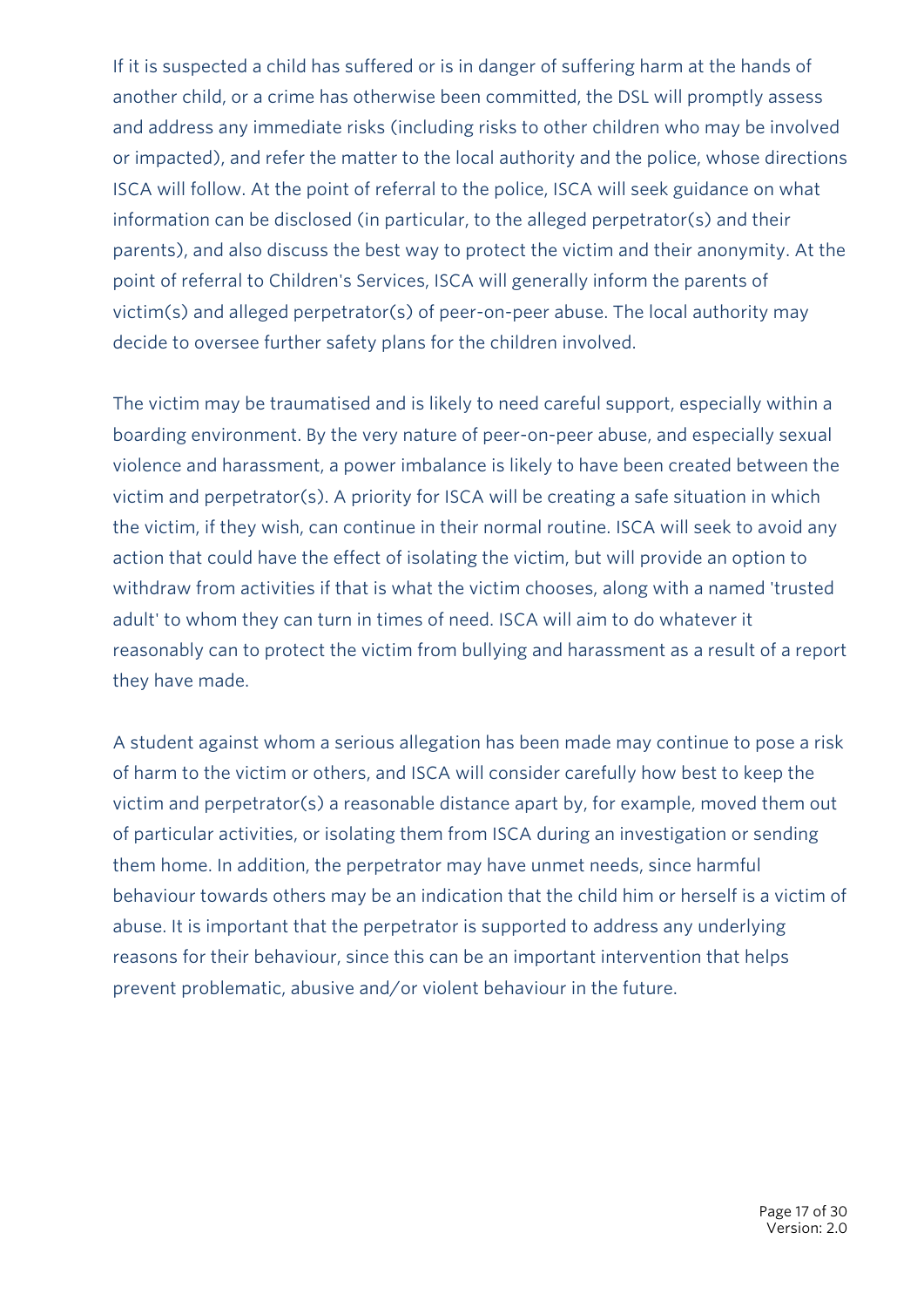## **Safeguarding Procedures at ISCA**

- We will ensure that we have a person directly leading safeguarding to oversee the care and provision for all students.
- All concerns, incidents and referrals will be recorded in writing and will be shared with the Designated Safeguarding Lead and other appropriate staff.
- ISCA's Designated Safeguarding Lead will also speak to the Designated Safeguarding Lead or Deputy DSL who is on call at Charterhouse School for advice and support.
- Alongside the Designated Safeguarding Lead at Charterhouse School, ISCA's Designated Safeguarding Lead will devise a plan of action and, where appropriate, seek advice and support from the Surrey Children's Single Point of Access (C-SPA) if there is a concern about a child - **+44 (0)300 470 9100 (Monday – Friday 9am – 5pm), +44 (0) 1483 517898 (Out of hours emergency number)**, **cspa@surreycc.gov.uk**
- The Designated Safeguarding Lead will ensure that information is stored safely and shared with the appropriate child services or the police if necessary.
- The Designated Safeguarding Lead, where appropriate, will share their concerns with the student's parent/carers and their international chaperone. However, ISCA reserves the right to contact Children's Services or the police without notifying parents or seeking their consent if it believes that to do so is in the child's best interest or might:
	- o Place the child or any other person at risk (or increased risk) of harm.
	- o Affect or impede an investigation.
	- o Lead to an unjustifiable delay in reporting.

In such cases ISCA will not notify parents of a referral, but instead seek the directions of the local authority or the police regarding communication on the matter.

• Staff will be trained and kept up-to-date on current safeguarding procedures.

#### **Reporting Procedures for ISCA Staff**

Upon the receipt of any information from a student, or if any person has suspicions that a student may be at risk of harm, or if anyone observes injuries that appear to be nonaccidental, or where a young person makes a direct allegation or implies that they have been abused, or makes an allegation against a member of staff. Staff must;

• Offer the child a safe and confidential context in which to speak, and to reassure them that they will be taken seriously and supported. Even if not immediately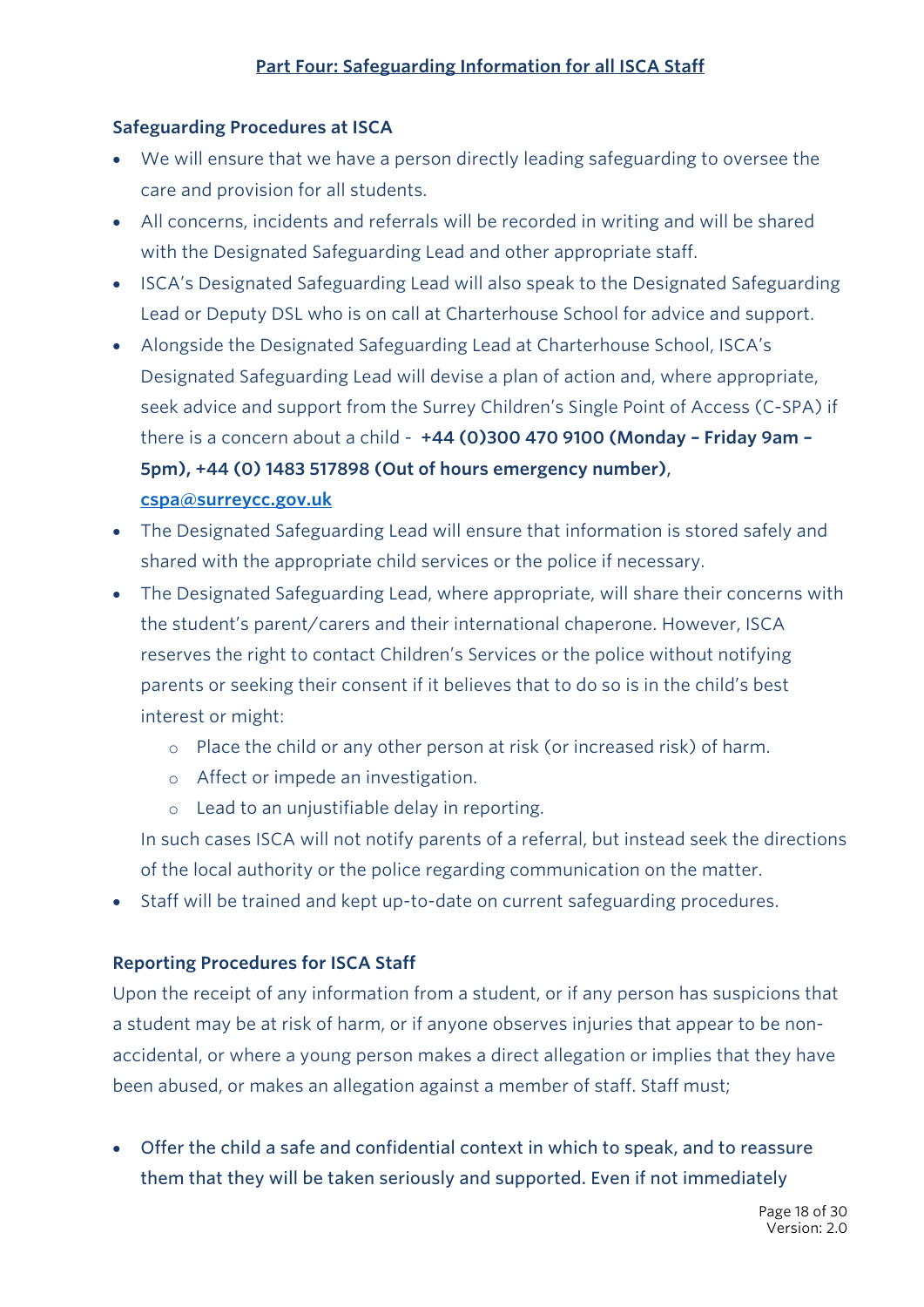apparent, the child may have been struggling with the decision for days, and may have had to summon up great courage to speak. Children should never be told to go away and speak to someone else. However, neither must the child be promised that the information will be kept confidential and go no further. This may not be in his or her best interests. Instead, as part of their reassurance, the adult should make it clear that information may well need to be shared with one of the safeguarding staff, who are discreet, caring, experienced people.

- Students should be assured that when safeguarding staff speak with them, they will take their wishes and feelings into account. This is especially important in the context of sexual violence and sexual harassment, where victims should be given as much control as is reasonably possible over decisions regarding how any investigation will proceed and any support that they will be offered. However, this does need to be balanced against ISCA's duty to protect other children.
- The member of staff should listen calmly and carefully to whatever the child has to say. Some issues are likely to be intensely personal and traumatic and will need an especially sensitive response. Adults should allow children to speak freely, without interruption, and should not be judgemental by reacting with strong emotions or blaming the perpetrator, since this can cause children to feel even more uncomfortable.
- As a basic principle children should aways be given a fair hearing and taken seriously. Even if the adult has suspicions about the truth of the child's disclosure, they should continue to listen without challenging the child or betraying suspicion. It is helpful to get clarification of basic facts such as "what?", "when?", and "where?" However, adults must not ask leading questions or invite the child to speculate, as this can prejudice investigations. Apart from specific details which might otherwise be lost, it is best practice not to write notes while the child is speaking.
- At the end of the disclosure, the adult should reassure the child that he or she has done the right thing, and explain what will happen next. The child should be advised not to discuss the matter with anyone else for the time being. No member of staff is in a position to tell a child not to speak to his/her parents, so children should only be advised about discretion in the broader community, including social media. However, if the subject of the allegation is a parent, the advice of the DSL, local authority or police must be sought as a matter of urgency.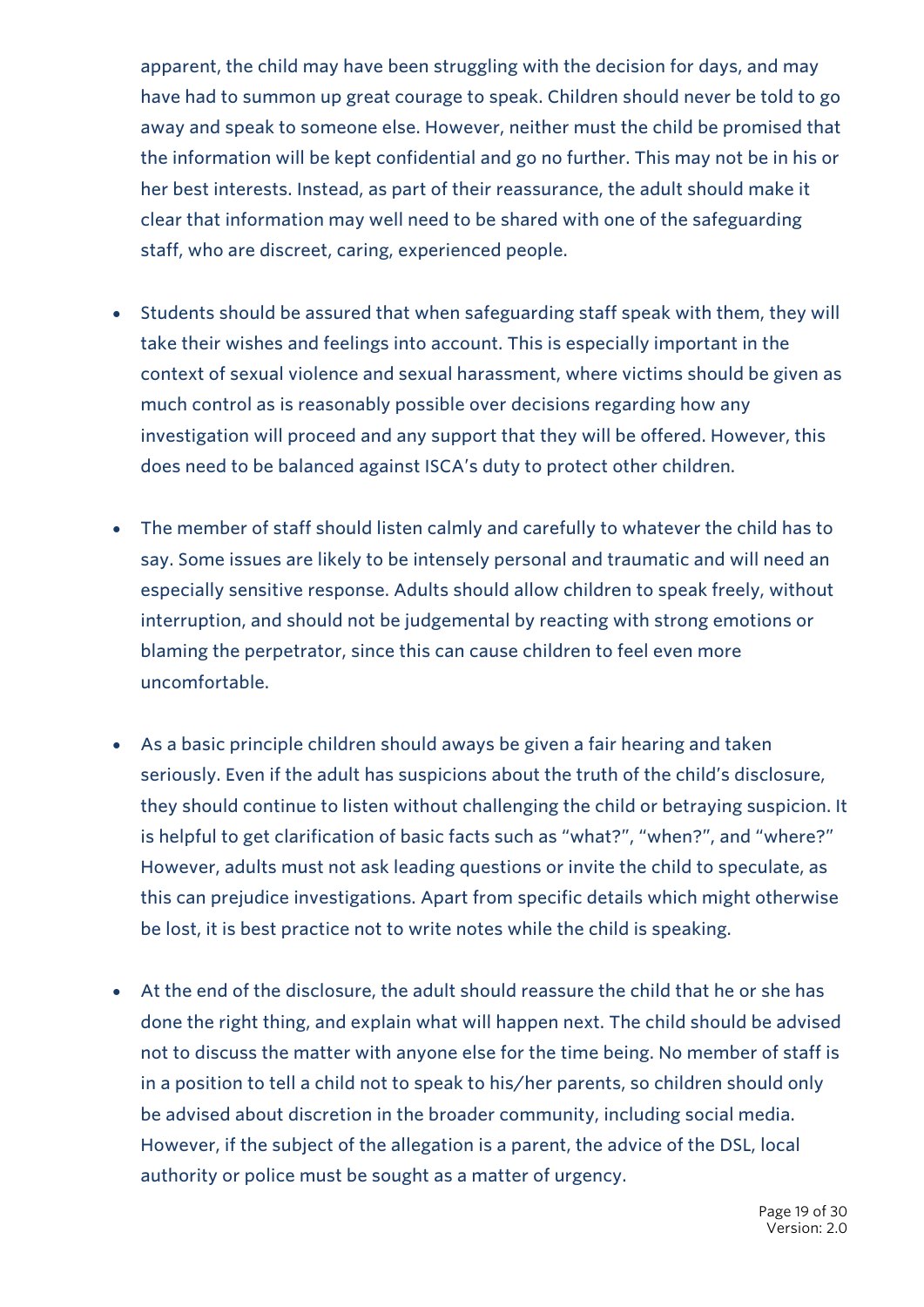- In rare cases of immediate danger the adult will need to stay with the child. In particular, staff should be aware that disclosures about peer-on-peer abuse put all of the young people involved 'at risk'. This means it is important to think carefully about what might happen when the child leaves the room, and to act quickly in sharing information so that risks can be assessed.
- Immediately share concerns with the Designated Safeguarding Lead (or the Managing Director if there is an allegation about a member of staff) and agree action to take.
- Staff should record what they have seen, heard or know accurately at the time the event occurs, in writing. Staff should write down safeguarding concerns without including opinion, and using the child's words wherever possible.
- Records must include the date, including the year and the full name of the person reporting the allegations and the records must be signed.
- A member of the safeguarding team will contact the Surrey Children's Single Point of Access for advice and support - +44 (0)300 470 9100.
- Anyone can make a referral to Surrey Children's Services. If you do, you are likely to be asked to complete a Request for Support Form.
- If the child is in serious danger or a crime appears to be taking place, the police should be informed. If any part of the child's disclosure raises a concern about the conduct of the member of ISCA staff, the procedures in Part Five below should be followed.

#### **Confidentiality**

ISCA, and all members of staff at ISCA, will ensure that all data about students is handled in accordance with the requirements of the law, and any national and local guidance. Any member of staff who has access to sensitive information about a student or the student's family must take all reasonable steps to ensure that such information is only disclosed to those people who need to know. Regardless of the duty of confidentiality, if any member of staff has reason to believe that a student may be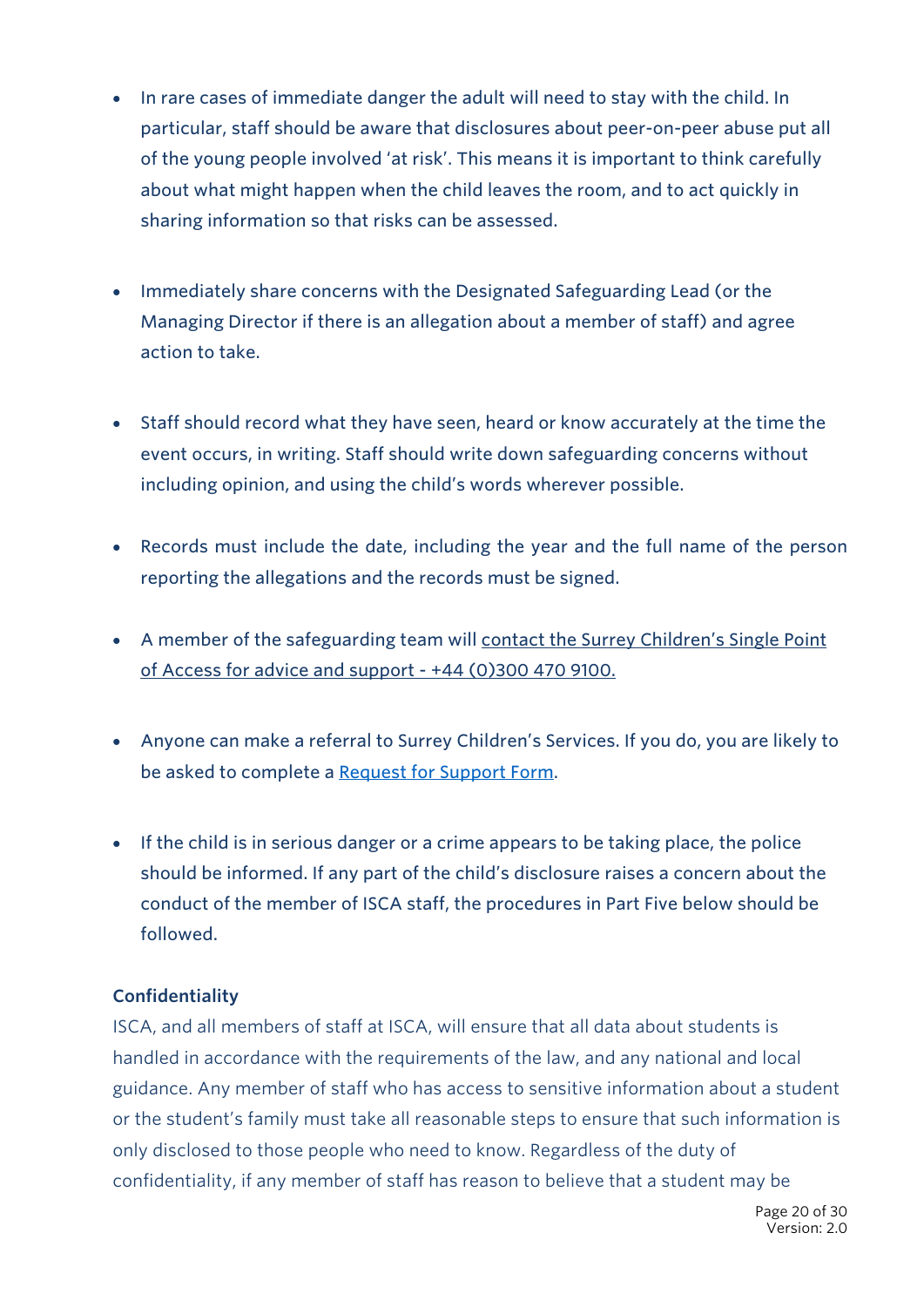suffering harm, or be at risk of harm, their duty is to forward this information without delay to the Designated Safeguarding Lead. Strict confidentiality must be maintained: the matter should not be discussed with persons other than those mentioned, unless failure to do so would put the child at greater risk.

#### **Conduct of Staff**

ISCA has a duty to ensure that professional behaviour applies to relationships between staff and students, and that all members of staff are clear about what constitutes appropriate behaviour and professional boundaries. At all times, members of staff are required to work in a professional way with students. All staff should be aware of not working alone with a student, guidance around physical interventions, avoiding cultural and gender stereotyping, confidentiality and dealing with sensitive information, personal use of social media and the need for privacy settings.

At ISCA, we recommend the following policies to our staff:

## *DON'T…*

- Instigate physical contact with students unless it is appropriate and a part of an agreed reason in your job description (i.e. to administer emergency first aid).
- Respond to physical contact from students. If this occurs, or you have any other concerns about student behaviour then report it immediately to their international chaperone and their Head of House, who will then report to the Designated Safeguarding Lead.
- Give personal information to any student for example your address, telephone or mobile phone numbers, email address, Facebook, Instagram, TikTok or Snapchat details.
- Do not accept or respond to a student attempting to give you their personal information - for example their address, telephone or mobile phone numbers, email address, Facebook, Instagram, TikTok or Snapchat details.
- Have a photo taken of you with a single student. Always ensure there are a number of students in the photo with you.
- Accept physical or verbal abuse from a student. Do not respond yourself but report it immediately to their international chaperone and their Head of House.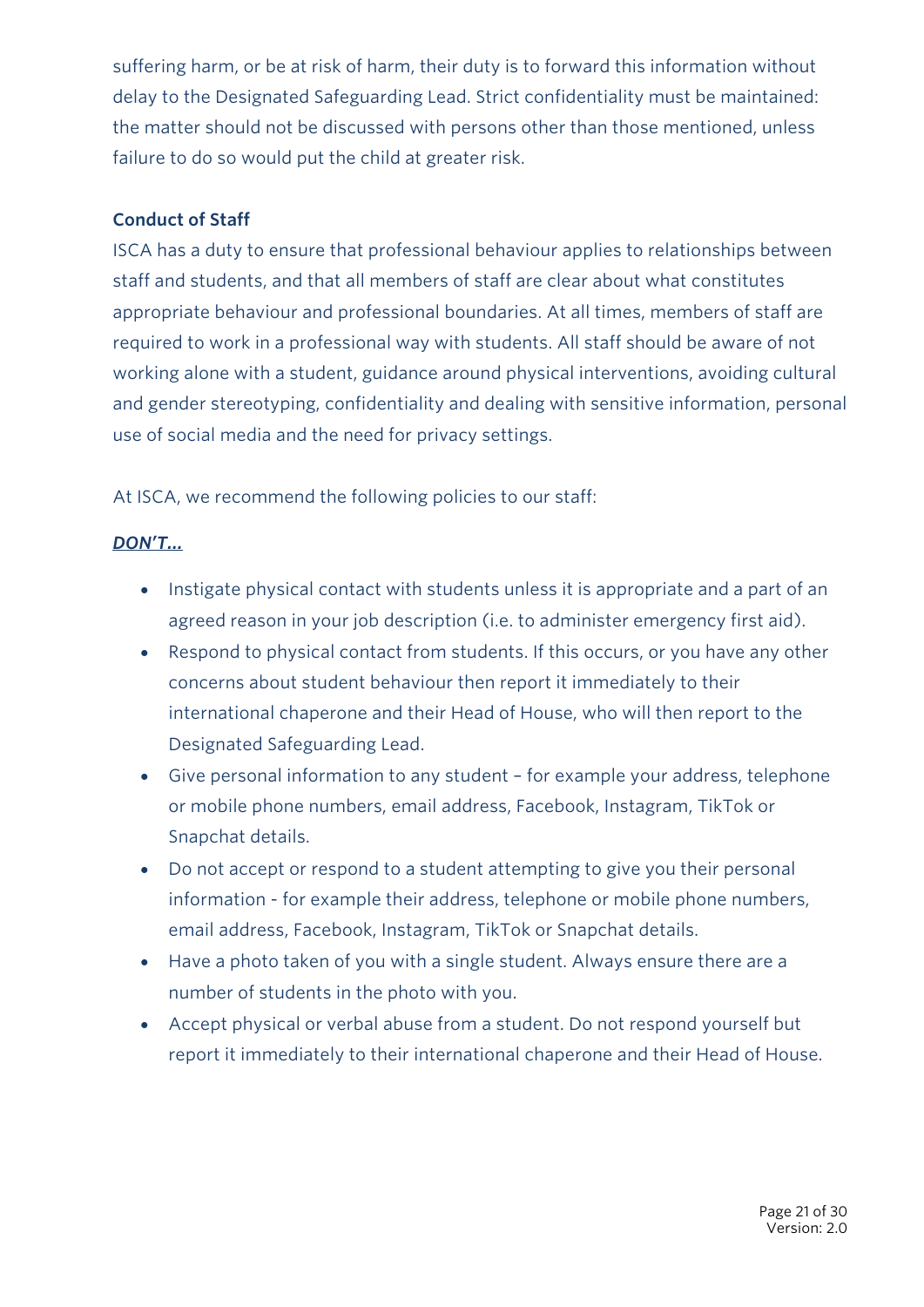- *DO…*
	- Be aware that verbal interaction with students may be interpreted by them as being offensive or inappropriate, even if this was not your intention.
	- Be aware that our student body comes from a diverse range of cultural backgrounds. Therefore, what may seem appropriate in one culture or language may not be in another.
	- Report any unacceptable behaviour from a student.
	- Be aware that contact made outside of ISCA with a student may also be considered inappropriate by that individual and could lead to your interaction being misinterpreted.
	- Keep the door open at all times when interacting with students in their boarding house bedroom.

#### **Physical Contact and Restraint**

Members of staff may have to make physical interventions with students. Members of staff should only do this where:

- If it is necessary to protect the student, or another person, from immediate danger. All staff would do what is reasonably proportionate and necessary to protect the student.
- Staff should explain to the student/other students in the area what they are doing and why - this prevents misunderstandings.

#### **Site Security**

- Students are never allowed to leave the campus without adult supervision during the programme.
- Unknown adults on site must always be challenged by a member of staff if not wearing a visitor's badge.

## **Part Five: Concerns about, and allegations against, members of staff**

During ISCA, staff care for children 24 hours a day, and the number of contexts in which adults might legitimately engage with students on a less formal basis is higher than a day camp. For these and other reasons ISCA has clear expectations about the manner in which staff should conduct themselves around children. All staff are required to read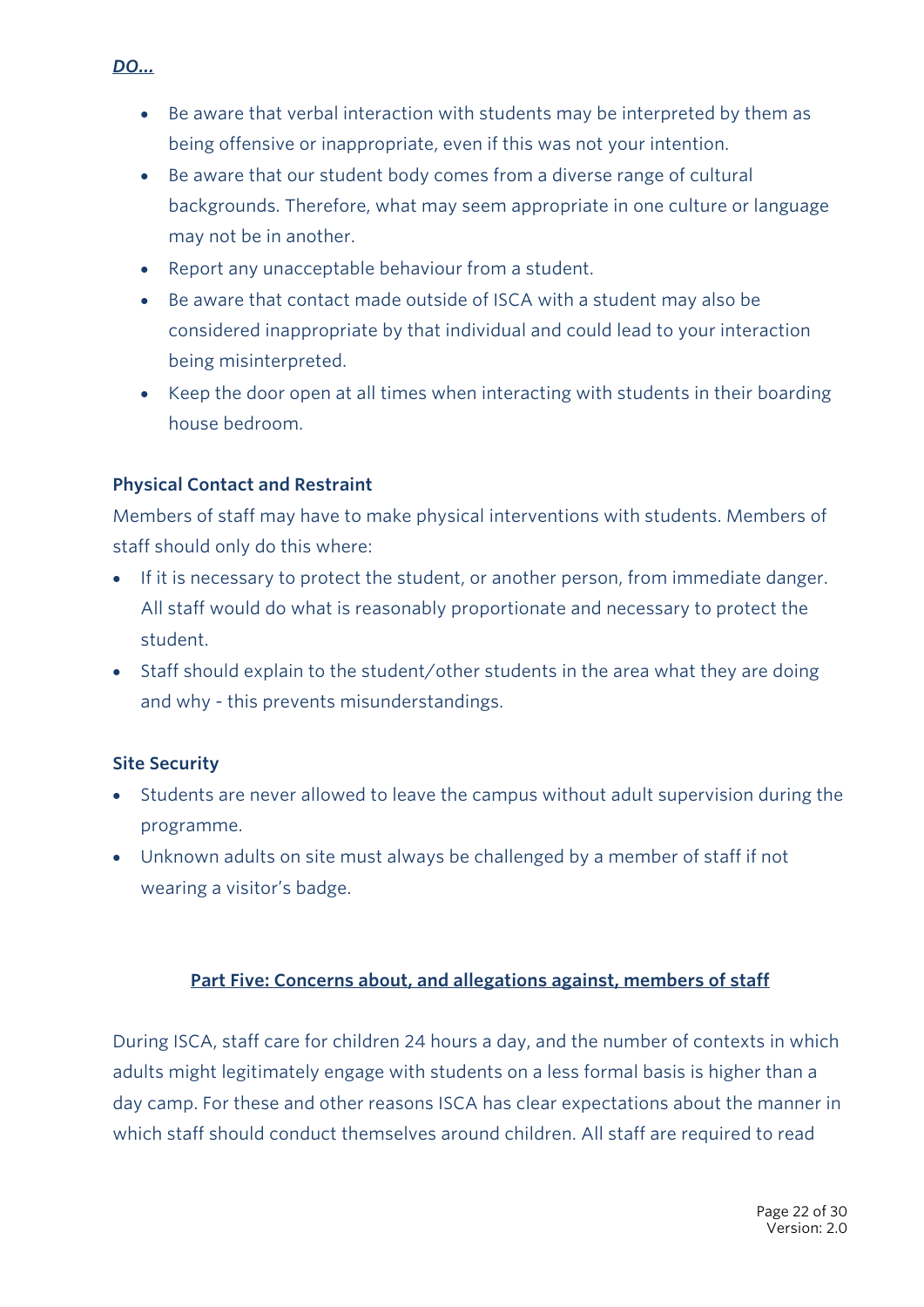this when they become part of the ISCA team, and the policy is reviewed and recirculated annually, in the lead up to the programme.

Members of staff need to be aware that, under the Sexual Offences Act 2003, it is an "abuse of a position of trust", and thus a criminal offence, for someone working in a summer camp environment to 'groom' or engage in sexual activity with a student aged under 18. The consent of the student (or the agreement of the parents) is irrelevant. Staff should also note that, under the Serious Crime Act 2015, it is an offence for an adult to communication with a child under 16 if the communication is sexual or intended to elicit a sexual response.

There is a difference between allegations about the behaviour of ISCA staff which might meet 'the harms threshold', and allegations about their conduct which would not. An allegation may meet the threshold if it is suspected or alleged that anyone working at ISCA has:

- Behaved in a way that has harmed a child, or may have harmed a child; and/or
- Possibly committed a criminal offence against, or related to, a child; and/or
- Behaved towards a child in a way that indicates he or she may pose a risk of harm to children; and/or
- Behaved or may have behaved in a way that indicates he or she may not be suitable to work with children.

Yet in addition, allegations may be made or concerns raised about the conduct of colleagues relating to questionable professional practices or minor indiscretions (including inappropriate behaviour outside of work). ISCA is committed to responding constructively to these lower-level concerns or allegations, principally in order to identify any potential patterns of inappropriate behaviour and support individual members of staff in addressing them at an early stage.

For these reasons, all staff working at ISCA are encouraged to raise allegations and concerns, however apparently minor, and not to ignore them, cover them up or delay reporting them. It is made clear to staff that, where the welfare of children is concerned, it is not their job to investigate, or address matters personally, or make judgements about the character of colleagues, or decide what ought not to matter in a summer camp environment: it is their job to share allegations and concerns appropriately.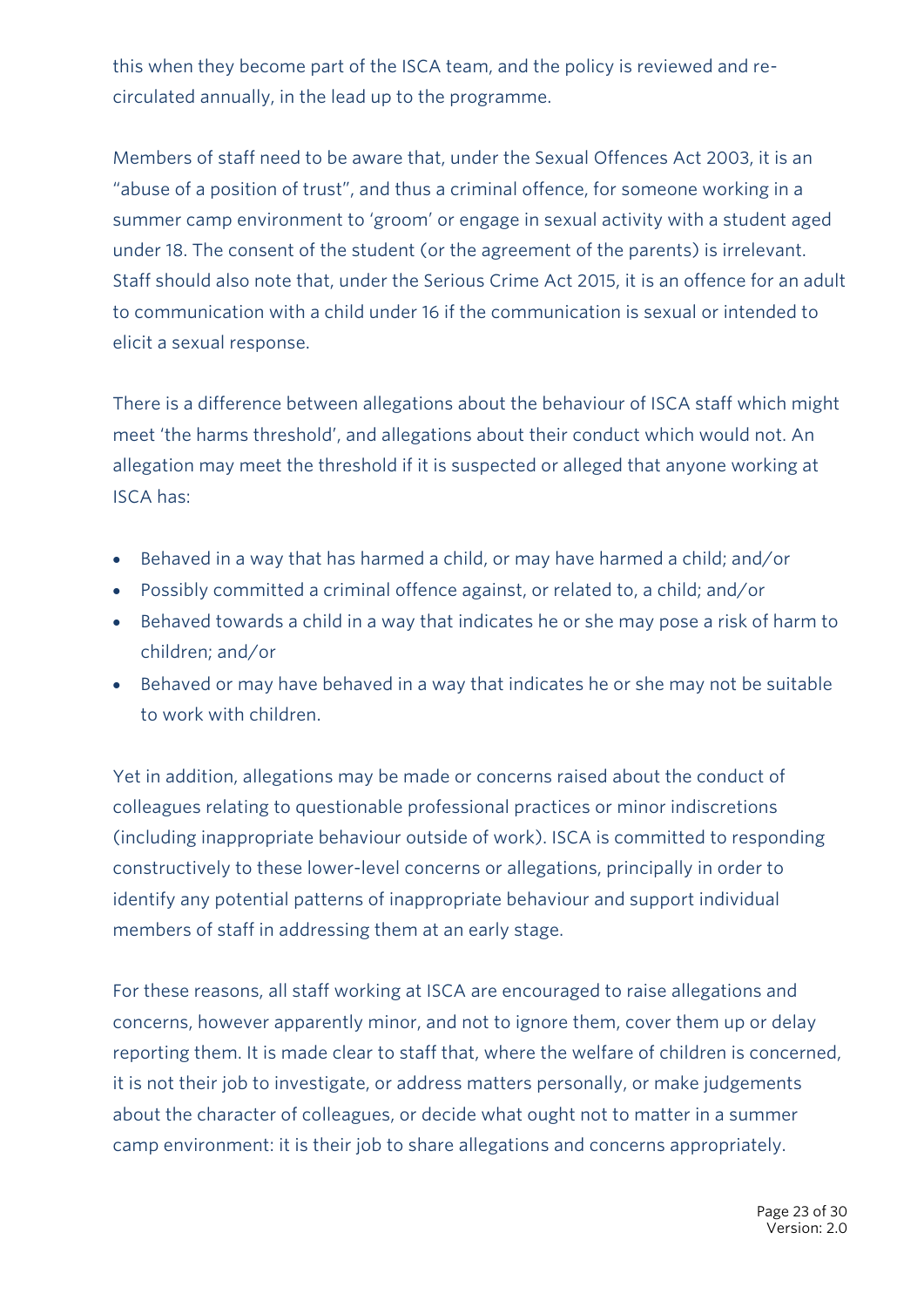All allegations and concerns about the behaviour of current members of staff towards children must be taken directly and immediately to the Managing Director of ISCA, in his absence, the Academic Director. This includes involvement in incidents outside of ISCA which did not involve children but could have an impact on their suitability to work with children (e.g. involvement in domestic violence at home). They should not be discussed or shared with other colleagues first. If the subject of the concern or allegation is the Managing Director himself, the Chairman of the Board must be informed. The Chairman's contact email address is given on the front page of this policy. His phone number will be provided on request by the Academic Director, Freya Liddle (who can be contacted on +44 (0) 7808 058 779). Staff who raise concerns about colleagues will be offered confirmation that the issue has been addressed, but otherwise staff should expect such matters to be handled by the smallest number of people possible, and with professionalism and confidentiality.

If the Managing Director judges that the allegation or concern is valid but minor, he may decide on (for example) the provision of re-training, or a reminder by him on good working practice. If the Managing Director decides to look into the issue further, he will investigate. Written records of such concerns and the resulting actions are kept securely by the Managing Director and (where students are concerned) cross-referenced in the DSL's safeguarding records. Lower-level concerns which relate exclusively to safeguarding children will not be included in employment references, although at the discretion of the Managing Director they may be shared with future employers if they also include (for example) poor performance, or are part of a wider pattern of behaviour.

If the Managing Director or the Chairman of the Board judges that the allegation is of high-level concern, and that the member of staff could pose an immediate risk to children or could have committed a criminal offence, he may contact the police. A member of staff (including the Managing Director) must not be informed of any allegation against him or her until advice has been sought from the police or the local authority.

The Managing Director or the Chairman of the Board will consult the local authority's designated officer if he believes that a member of staff has behaved in a way that meets (or could meet) any of the four criteria listed on page 23. Discussion will be recorded in writing. Before doing so, the Managing Director (or the Chairman of the Board) may take the initiative in gathering information and establishing basic facts which will be helpful in such discussions, but otherwise investigations will not be undertaken except on the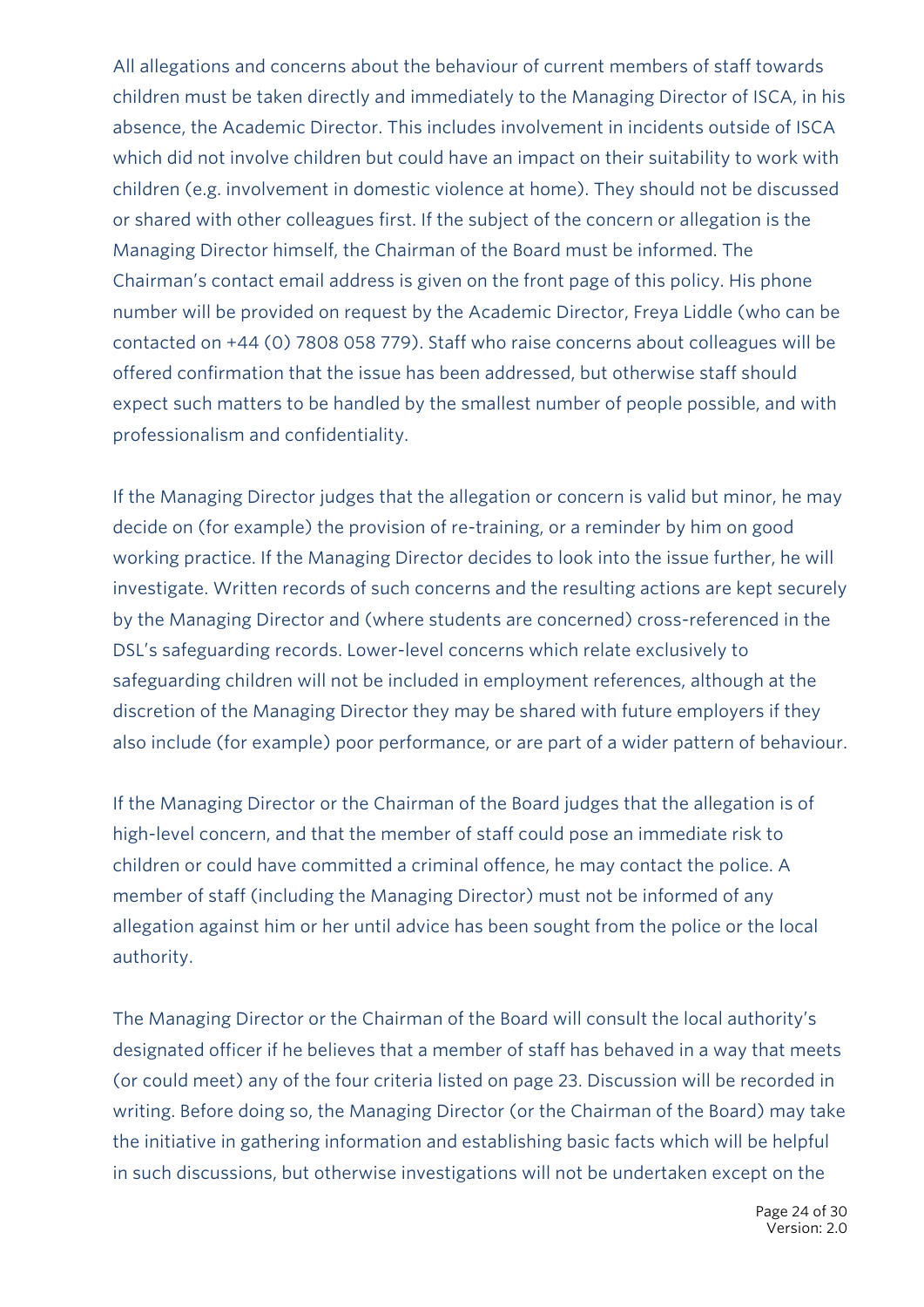advice of the designated officer, whose statutory function is to provide guidance and to ensure that an allegation directed against anyone working at ISCA is appropriately investigated. In Surrey, this person is called the LADO ('Local Authority Designated Officer'). She (or one of her Assistant LADOs) can be contacted as follows:

- $\bullet$  +44 (0) 300 123 1650 option 3 (general number)
- LADO@surreycc.gov.uk
- Surrey LADO, Fairmount House, Bull Hill, Kingston Road, Leatherhead, KT22 7AH

Thereafter, in consultation with the LADO, ISCA will follow the procedures laid out in *Keeping Children Safe in Education* and the SSCP Procedures Manual. In addition to informing the child, the Managing Director will quickly and formally tell the child's parents and the member of staff against whom the allegation has been made (provided that, in cases in which they are involved, the police agree the timing and context of what is to be disclosed and to whom). Where an allegation relates to a member of contracted staff provided by an agency or a member of Charterhouse staff, the contractor, agency or school will be involved.

Where an allegation or concern about the behaviour of a member of staff involves (or might involve) children, ISCA's priority will be the welfare of the child. The Managing Director or Chairman of the Board will consult the DSL with a view to supporting the child, considering any immediate risk to him or her, and consulting Children's Services as appropriate.

ISCA recognises that members of staff against whom allegations have been made will be in need of support themselves, and that ISCA owe a duty of care towards them, especially if they appear to have behaved in accordance with guidance on professional conduct. The Managing Director will consider the possible effect upon the adult against whom the allegation has been made, with recommendations for support as appropriate.

The Managing Director will make every effort to guard against unwanted publicity and ensure confidentiality, and will advise children and their parents appropriately. Legal restrictions prevent the publication of anything that may lead to the identification of a member of staff against whom an allegation has been made by (or on behalf of) a student. This applies up to the point the member of staff waives their right to anonymity or is charged with an offence.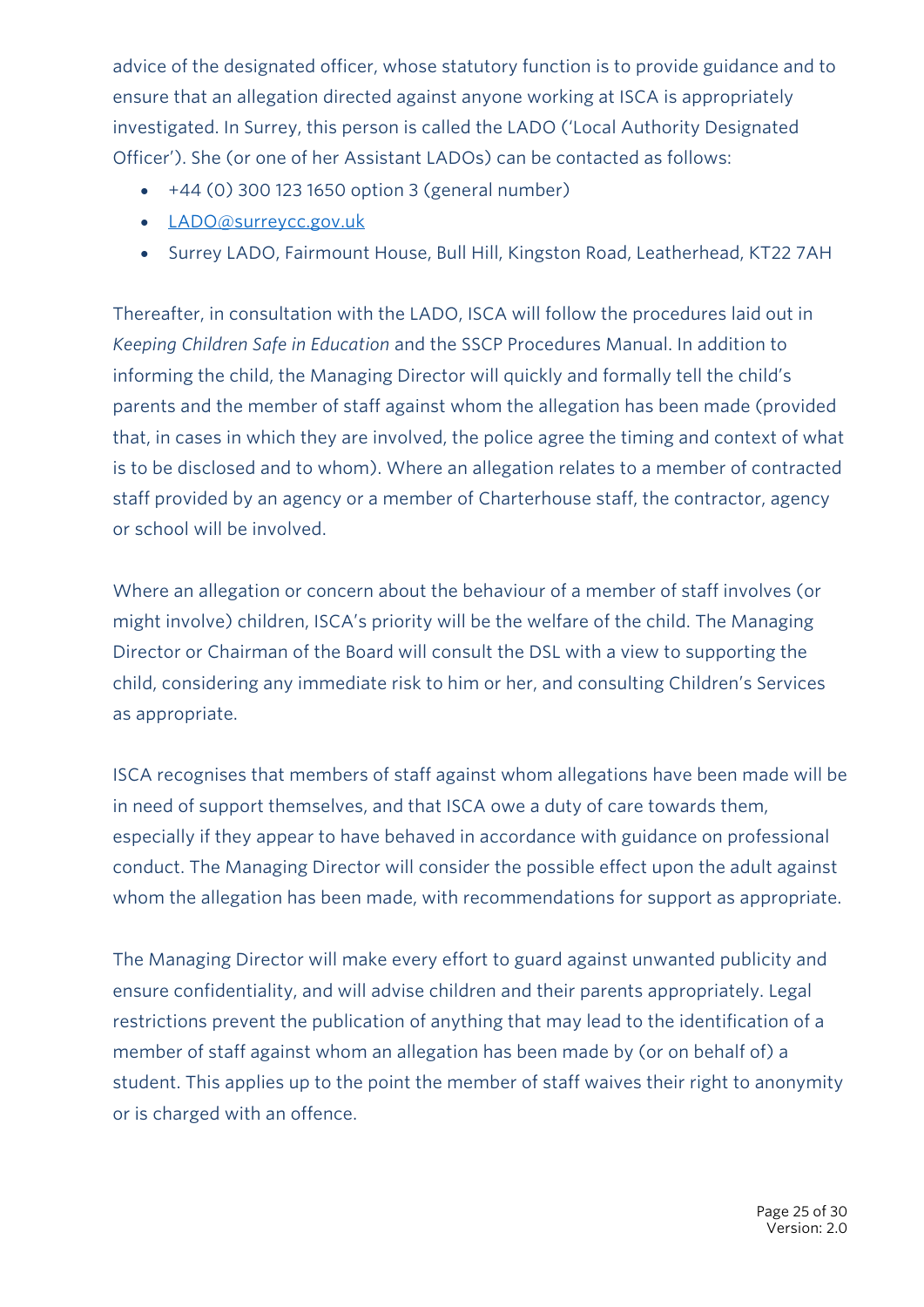The Managing Director may decide to suspend the member of staff while the matter is investigated, although alternatives to suspension will always be considered where that is agreed by the LADO. A member of staff suspended in such a context will be provided with a named contact. He or she must not remain on the campus.

Ultimately, and in consultation with the LADO, the Managing Director will decide upon one of five outcomes. If the allegation is judged to have been (1) malicious, (2) false, (3) unsubstantiated, or (4) unfounded, the decision will not affect the member of staff's employment, and it will not be mentioned in any reference for employment elsewhere. A confidential record of unsubstantiated or unfounded allegations will be kept by the Managing Director. Allegations found to have been malicious or false will not be recorded, unless the member of staff consents to retaining the information.

If the allegation is (5) substantiated, and the member of staff is either redeployed into work which is not 'regulated activity', or resigns, or is asked to leave ISCA on the grounds that he or she:

- Has harmed (or poses a risk of harm) to a child or vulnerable adult; or
- Has received a caution or conviction for a relevant offence; or
- Is reasonably believed to have committed a listed relevant offence; or
- Has been removed from working in regulated activity;

Then the Managing Director, working with the DSL, will (as soon as possible after redeployment, resignation or dismissal) notify the Disclosure and Barring Service (PO Box 3963, Royal Wootton Bassett SN4 4HH (+44 (0) 300 200 190)

'Ceasing to use a person's services' includes:

- Dismissal;
- Non-renewal of an employment contract;

Where a substantiated allegation indicates that a person is not suitable to work with children, ISCA will not enter into settlement or compromise agreements to prevent a referral being made to the DBS when it is legally required, and will refer to the facts of substantiated allegations in any reference provided for employment involving children or vulnerable adults.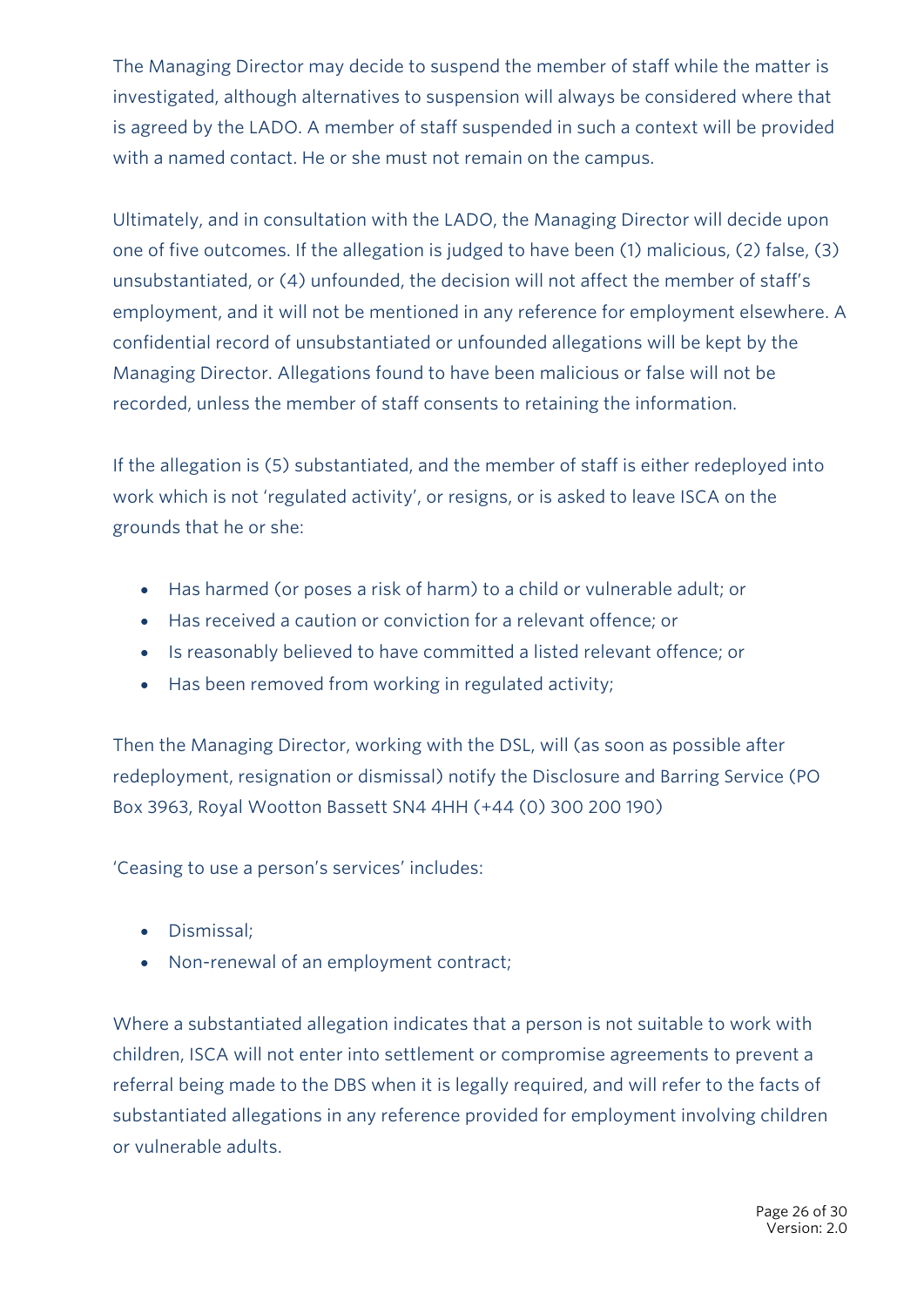At the end of any process of consultation with the LADO, the question "what lessons can be learned from this?" is asked. ISCA will work with the LADO to arrive at specific recommendations (where appropriate) on improving its practice, and implement those promptly. These recommendations (without names) are likely to be recorded in the DSL's annual report to the ISCA Board.

#### **Part Six: The Management of Safeguarding and Child Protection**

One of the ISCA Directors takes on the role of Designated Safeguarding Lead. They undergo the necessary training to provide them with the knowledge and skills required to carry out the role. The DSL is responsible for ensuring the Safeguarding and Child Protection Policy and procedures are in place throughout the ISCA Summer Programme.

This Safeguarding and Child Protection Policy supports action being taken in a timely manner to safeguard and promote children's welfare. This policy is provided to all staff before the ISCA programme, together with the Staff Code of Conduct and Risk Assessment.

ISCA recognises that information sharing between practitioners and local agencies is vital in identifying and tackling all forms of abuse and neglect, and in promoting children's welfare; and is aware that data protection provisions place duties on ISCA to keep personal information securely and process it fairly and lawfully, while also ensuring that staff have due regard to the special condition under which practitioners may share or withhold information in a safeguarding context.

The wishes and feelings of children are taken into account when determining what action to take and what services to provide, and ISCA has in place systems for students to report abuse confidently (including peer-on-peer abuse) and express their views safely, knowing their concerns will be treated seriously.

ISCA's policy on safeguarding and child protection reflects both the fact that additional barriers can exist when recognising abuse and neglect in children with disabilities, special educational needs or certain health conditions, and the fact that these children may be more prone to peer group isolation or bullying (including prejudice-based bullying) than other children.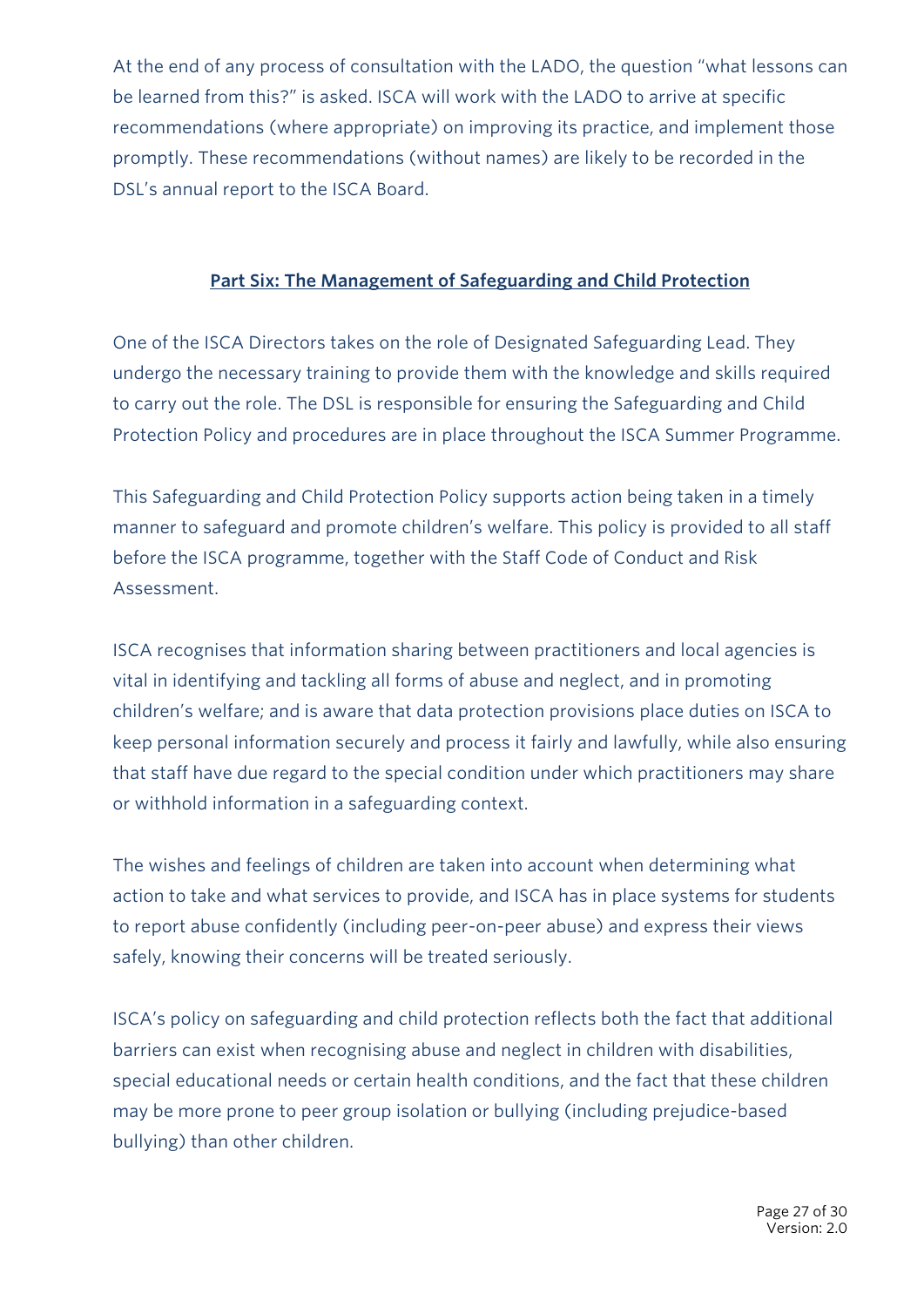The same policy recognises that peer-on-peer abuse may be taking place, even when no instances are reported within ISCA; includes information on the different kinds of peeron-peer abuse and procedures to minimise the risk of it; sets out how allegations of peer-on-peer abuse will be investigation and dealt with, and measures which will be taken to support any children involved; reflects the different gender issues that can be prevalent in it; and includes a clear statement that peer-on-peer abuse will never be tolerated, since it can lead to a culture of unacceptable behaviours and an unsafe environment for children.

Safeguarding and child protection files for students are maintained.

At the beginning of the programme, all staff members undertake safeguarding and child protection training by the Charterhouse Designated Safeguarding Lead.

All ISCA staff have provided an approved DBS check before the start of the programme. All new ISCA staff go through a thorough interview process and references are always followed up to ensure everyone recruited is safe to work with children.

ISCA has in place procedures to manage concerns about and allegations against ISCA staff (including the Managing Director).

Where an allegation against a member of staff is judged to be substantiated, ISCA works with LADO to determine whether any improvements can be made to help prevent similar events in the future.

A review of ISCA's Safeguarding and Child Protection Policy is undertaken annually, together with an annual review of the effectiveness of its procedures and their implementation.

The Designated Safeguarding Lead (DSL) will:

- a. Take lead responsibility for safeguarding and child protection at ISCA, including online safety.
- b. Ask for advice and support from Charterhouse's DSL and Deputy DSLs.
- c. Act as a point of contact and liaise closely with safeguarding partners, referring cases of suspected abuse as required, contributing to the assessment of children,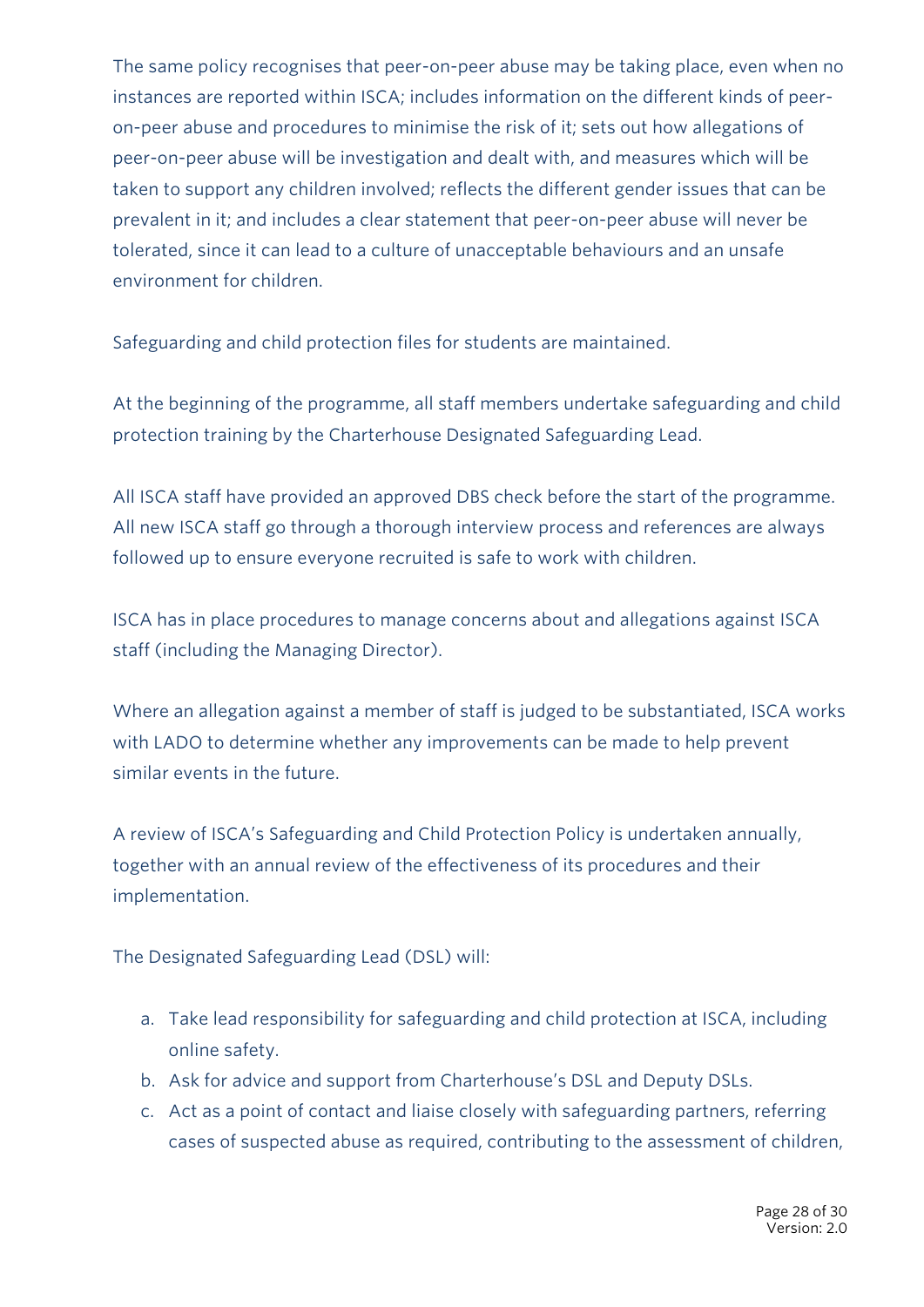and taking part in strategy discussions and inter-agency meetings. The DSL will refer cases where a crime may have been committed to the police.

- d. Keep the Managing Director informed, and liaise with the LADO and the 'case manager' in cases which concern a member of staff. The DSL (working with the Managing Director and Chairman of the Board) will ensure that cases where a member of staff has been dismissed or left due to risk or harm to a child are reported to the Disclosure and Barring Service, as required.
- e. Liaise with staff (especially the ISCA Medical Officer, pastoral support staff and IT staff) on safeguarding matters, and when deciding whether to make a referral.
- f. Act as a source of advice and expertise for all staff on safeguarding and child protection matters, and support staff who make their own referrals or are required to take part in meetings with local authority children's services or the police.
- g. Maintain an overview of safeguarding within ISCA and monitor the effectiveness of policies and procedures in practice; in particular, working with the Managing Director to ensure that the Safeguarding and Child Protection Policy is known, understood and used appropriately by staff, and updated regularly and reviewed annually.
- h. Ensure that the Safeguarding and Child Protection Policy is available publicly.
- i. Undergo training to provide them with the knowledge and skills required to carry out the role. The training will be updated at least every two years.
- j. Refresh their knowledge and skills at regular intervals, but at least annually by taking time to read safeguarding developments, so as to allow them to keep up with any developments relevant to their role. These will include:
	- a. Understanding the referral, assessment and inter-agency arrangements for statutory intervention.
	- b. Ensuring each member of staff has access to and understands ISCA's policy and procedures on safeguarding and child protection.
	- c. Being alert to specific needs of 'children in need', those with special educational needs and young carers.
	- d. Understanding the provisions of the Data Protection Act 2018, the General Data Protection Regulation and Surrey's Multi-Agency Information Sharing Protocol
	- e. Understanding the importance of information sharing, both within ISCA and with safeguarding partners, other agencies and practitioners.
	- f. Being able to keep detailed, accurate, secure written records of concerns and referrals.